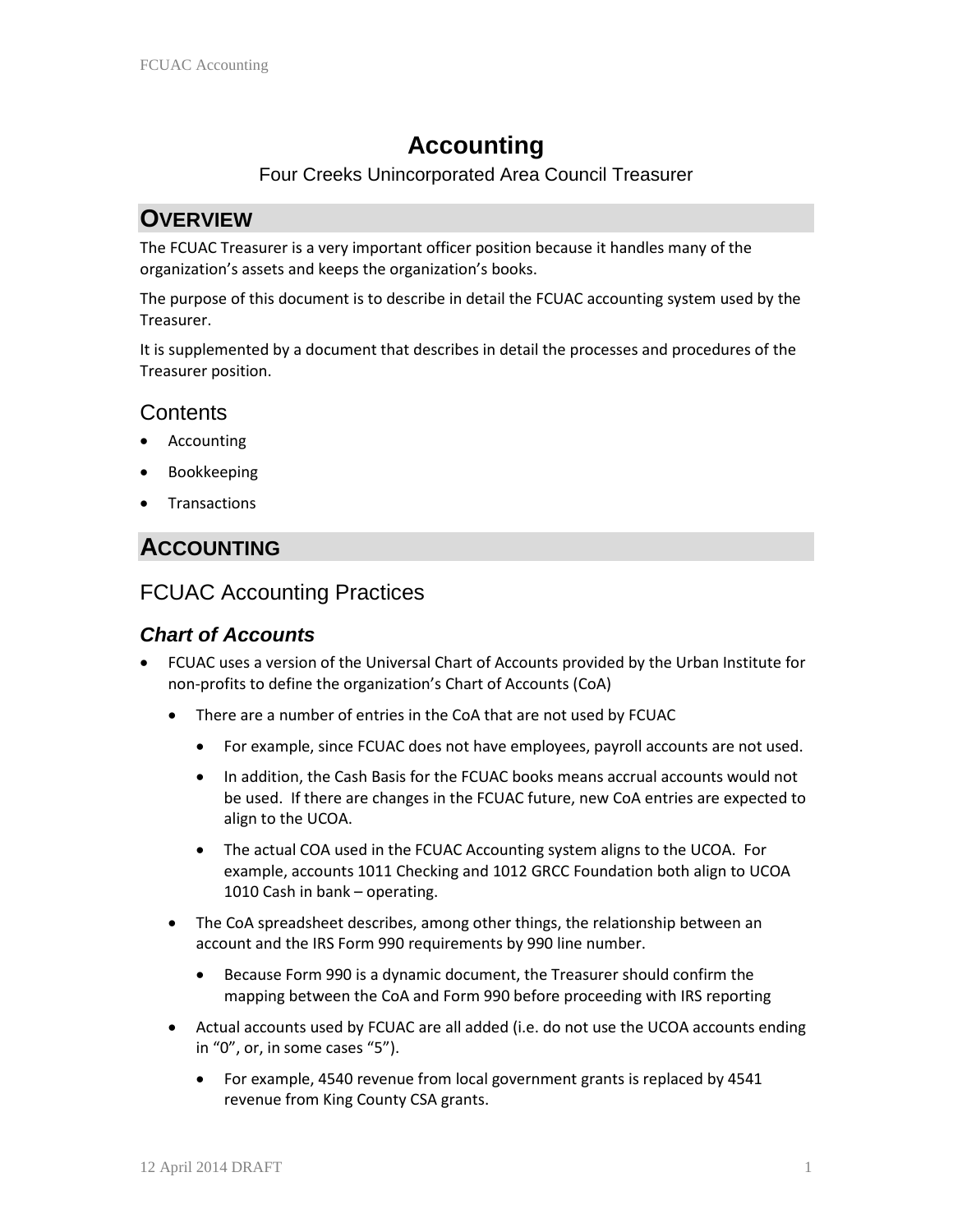- When a new subaccount is added, the original UCOA account is removed from the CoA used in the accounting system for account data validation.
- For non-profits, expenses can be grouped into Program Activities, Fundraising, and Management & General expenses.
- Because of the possibility for FCUAC to "lobby" legislation and government services, it has added a group for that purpose.
	- M&G would probably include accounting and legal fees, bank charges, organization management salaries, and insurance.

# **BOOKKEEPING**

# Bookkeeping Capabilities

From its origin in 1996 until 2001, the bookkeeping system for FCUAC simply recorded income and expenses with only the need to report totals and cash balances.

In 2001, the King County began to provide an appropriation for reimbursing FCUAC expenses which added the accounting complexity of submitting invoices to the county, waiting for the payment from the county, and then, in many cases, reimbursing FCUAC members who paid for the original invoices for services.

This added the need to be able to reconcile expenses against reimbursement requests. Unfortunately, the bookkeeping kept during that period did a reasonable job of doing this but there was nothing built into the "system" used to make this reconciliation easy and consistently done.

In 2011, FCUAC transferred cash to the Green River Community College Foundation where it could be used to provide funding to students when directed by FCUAC. This meant that, in effect, FCUAC operated with two "bank" accounts. The bookkeeping for the GRCC Foundation "account" was done separately from the bookkeeping for the FCUAC primary bank account.

In 2012, King County stopped providing appropriations to the UACs. FCUAC responded by 1) applying for and being recognized as a  $501(c)(3)$  non-profit charitable organization, and 2) beginning the strategy of applying for other funding sources (e.g. grants, agreements, contracts). Since this meant multiple funding sources existed, often with restricted use rules, the accounting system needed to be able to keep track of funding sources and the balances of individual funds.

Starting in March, 2014, all financial transactions were entered into a newly designed bookkeeping spreadsheet with the fields needed to provide required income statement and balance sheet detail. For the most part, the source of the transaction data was the paper kept by the FCUAC treasurers (e.g. bank statements, invoices, treasurer reports). See: Appendix – Bookkeeping system conversion 2014

# Bookkeeping System Design

The rules used for the 2014 bookkeeping system design included:

- Include all FCUAC financial transactions in the equivalent of a cash journal
	- Provide the capability of entering notes and other descriptive information in the journal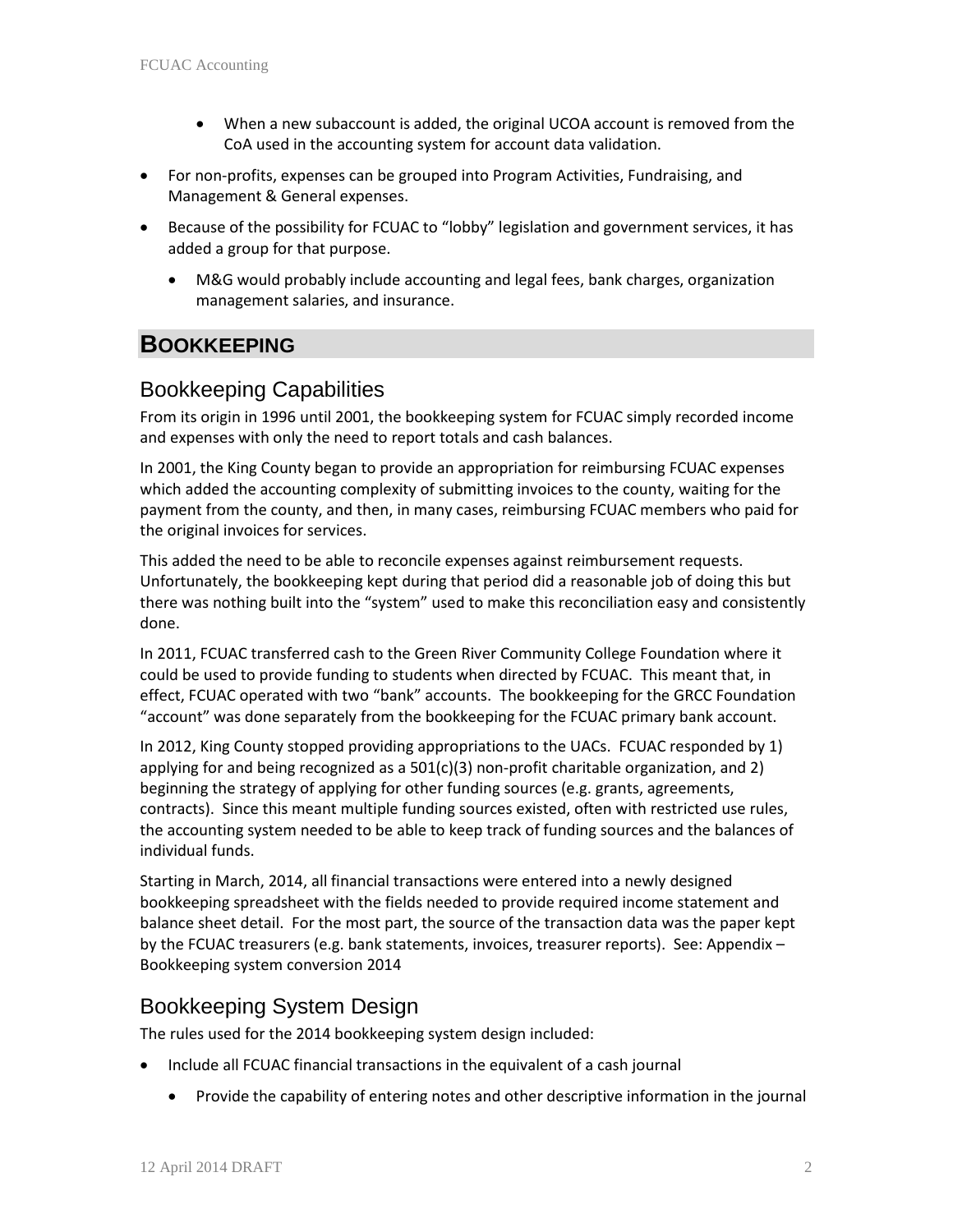- Reduce/eliminate the need to go to historical hard copy for financial information
- Build capability to use multiple "bank" accounts
- Provide the ability to calculate bank balances for reconciliation with bank statements
	- For simplicity, the design only required reporting end-of-month balances which, because of statement timing, meant statement and calculated balances might not match for a particular month
- Identify unique fund sources
- Keep unique fund balances
- Move closer to generally accepted accounting practices (GAAP)
- Maintain information for annual tax reporting
- Provide reports in the form of income statements and balance sheets

# **THE JOURNAL**

The core of the bookkeeping system is the Journal. It uses tables to validate data entered in some of its fields and it is the basis for all reporting.

#### Fields

#### *Date*

The Date field contains the date of the transaction or note. It is the practice to use the posting date for bank credits and debits rather than the check date. This is because FCUAC uses cashbasis bookkeeping.

For bank debits (e.g. checks), sometimes a Note is entered to identify the check number and the issue date of the check.

#### *Num*

The Num field is used to enter a number for things like checks issued by FCUAC.

Because a check may be issued for multiple purposes or to cover multiple funds or subaccounts, adding a dash number (e.g. "-1") to the check number is allowed. In some cases, there may be another layer of indenture that needs to be accounted for so additional dash numbers (e.g. "-1- 1") can be created.

The Num field can also contain other values such as "BillPay" which indicates the credit is paid via a bank draw.

The Num field can also contain temporary values such as "Pending" meaning a reimbursement request is pending the issuance of a check. Keep in mind that entries like BillPay or Pending may also have need for indenture (e.g. BillPay-1, Pending-3).

## *Payee/Source*

The Payee/Source has the name of the check payee or income source.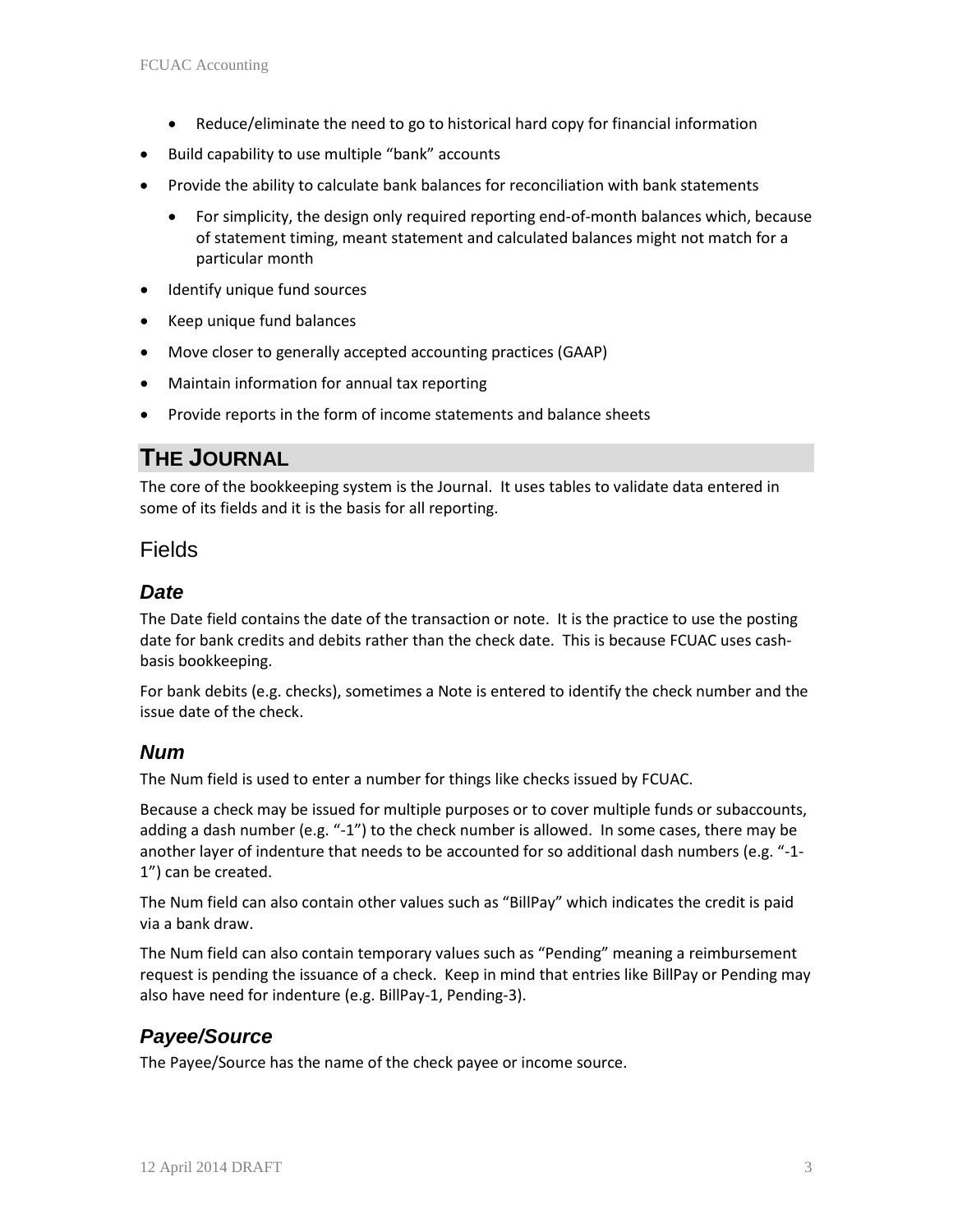#### *ReimburseID*

The ReimburseID field is optional and can be used to aid in reconciling reimbursement requests. When used, it contains a code number unique for every separate reimbursement request. The same ReimbureID code is entered for any transactions related to that reimbursement request. The purpose is to be able to filter (extract) all transactions for a particular reimbursement request to help with reconciliation.

Generally speaking, there are usually two types of reimbursement transactions. One is where someone request reimbursement from FCUAC and the organization pays that reimbursement from existing funds. For example, a member submits a reimbursement request to FCUAC, the Treasurer assigns a unique reimbursement identification number to the request (on the reimbursement request form), and then FCUAC issues a check to cover the request. In this case, the request (possibly a Note entry in the journal if used) and the checking credit are given the same ReimburseID.

The other type of reimbursement transaction is similar except that FCUAC then requests reimbursement from another organization. An example of the latter occurs when FCUAC is receiving some sort of appropriation or grant that requires a reimbursement request from the organization. In this case, all transactions, the original reimbursement request, the reimbursement request of the outside organization, the check issued by the outside organization, and payments for the original reimbursement request are given the same unique ReimburseID.

For example, FCUAC has received an appropriation or grant from King County that will be paid upon submittal of reimbursement requests (with receipts). FCUAC receives reimbursement requests from individuals or organizations which the organization uses to submit a reimbursement request of King County. FCUAC receives a reimbursement check from King County which is deposited and then check(s) are issued to cover the initial reimbursement request(s). Every transaction in this example is assigned the same ReimburseID.

The practice for ReimburseID is to use the format "XXXXX yyyy-n") where "XXXXX" is the 2-5 characters of the individual or organization making the request, or the organization to which the request is being made, "yyyy" is the year of the request, and "n" is a sequence number starting "1". This is not a required technique so any changes are acceptable as long as the same ID is used on all related transactions.

Keep in mind that, although the field is titled ReimburseID, entries can be made that don't involve reimbursement. For example, Frank Brown makes a donation of \$100 to the organization in 2010. The ReimburseID entry is "BROW 2010-1". There may never be another transaction with the same ReimburseID.

The reason a ReimburseID is entered for all transactions even for those that are not really reimbursements, is to make sure all transaction are accounted for. By using an ID for everything, you're assured no transactions that are involved in reimbursements, are omitted. The only circumstances were ReimburseID could be blank would be for voided transaction and some Notes. If a Note helps explain a ReimburseID transaction group, it should also have the ReimburseID of the group of transactions.

As with other fields, the practice is to enter "TBD" in the ReimburseID field when an entry needs to be assigned.

The worksheet rptBalanceReimburseID is used to reconcile ReimburseID.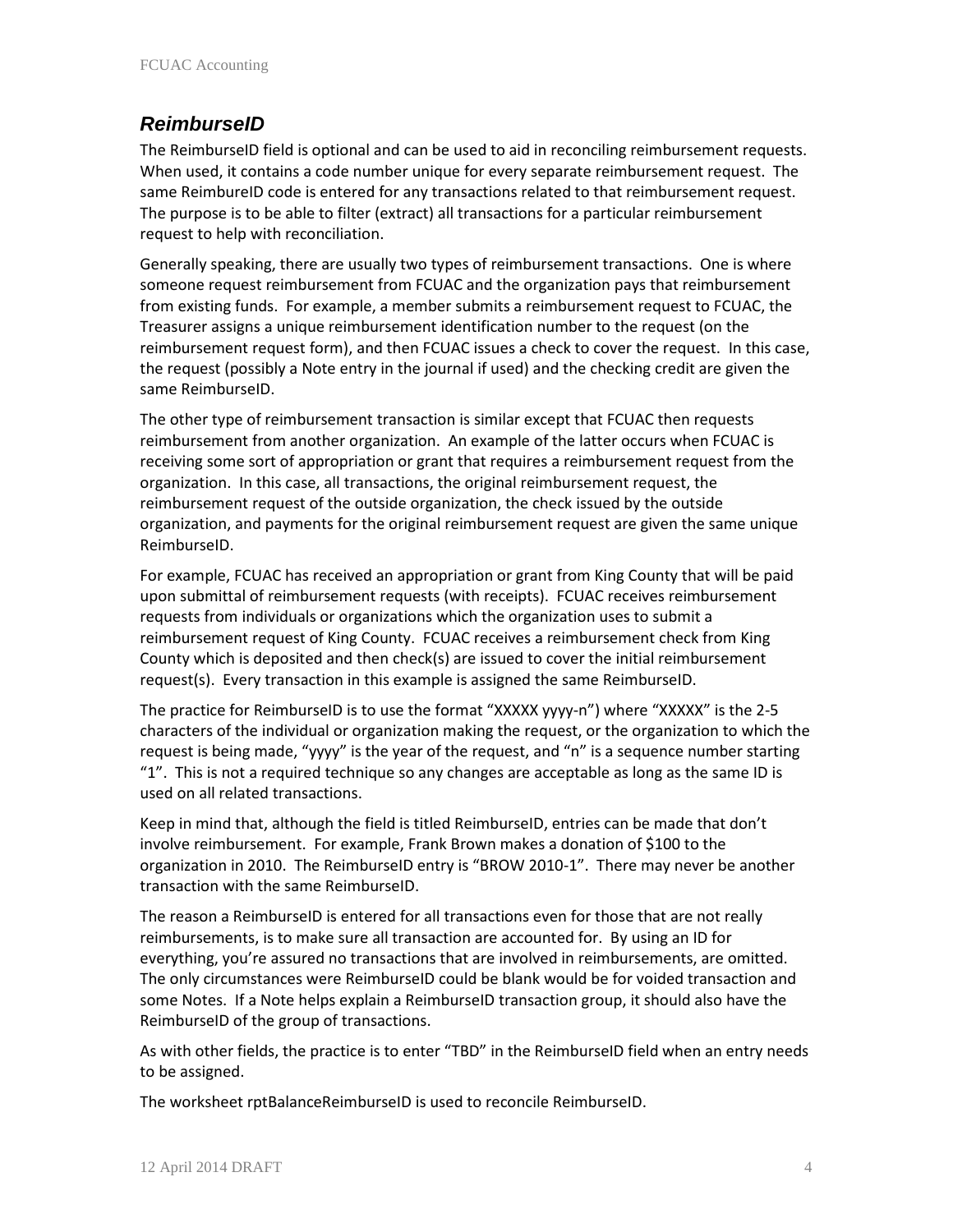#### *Account*

The Account field contains data from the Chart of Accounts. It is filled in automatically based on what is entered in the Subaccount field. The Subaccount contains the lowest level of account and Account is the next level up.

#### *Subaccount*

The Subaccount field contains data from the Chart of Accounts. It is the lowest level account used in FCUAC.

The Subaccount field uses Data Validation to present the list of subaccounts from a field in the tbCoA worksheet.

#### *Program*

The Program field contains the name of a major FCUAC program. It uses Data Validation to present the list of programs from a field in the tbProgram worksheet.

#### *Bank*

The Bank field contains the name of the major FCUAC bank. It uses Data Validation to present a list of banks from a field in the rbBank worksheet.

Banks are generic so, for example, the bank "Checking" is the organization's major checking account regardless of where it may be held at any moment in time.

When a Bank is specified in a transaction, actual cash is involved UNLESS an "N" (i.e. No) is specified in the Use field.

## *Amount*

The Amount field is the dollar amount of the transaction or note.

## *DC*

The DC field contains a code that describes the type of transaction for the record. The DC stands for "DebitCredit" and is just a reminder. The actual codes that can be used include A=Adjustment, N=Note, T=Transfer, and V=Void along with D=Debit and C=Credit.

The field uses Data Validation to present a list of codes from a field in the tbTranType worksheet.

#### *Source*

The Source field is the "fund" that is the subject of the transaction. It can be useful to think of funds as Ledgers.

For example, "FCUAC" is the organization's general fund; "NNO 2013" is the grant fund for the 2013 National Night Out event; "Atlas 2010" is the fund created in 2010 using appropriated dollars. Debits and credits will increase or decrease the amount in these funds.

Note that transactions involving Source funds do not increase or decrease cash unless the transaction also specifies a Bank (e.g. checking). This means that amounts can be transferred between funds if no Bank is specified for the debit and credit transactions.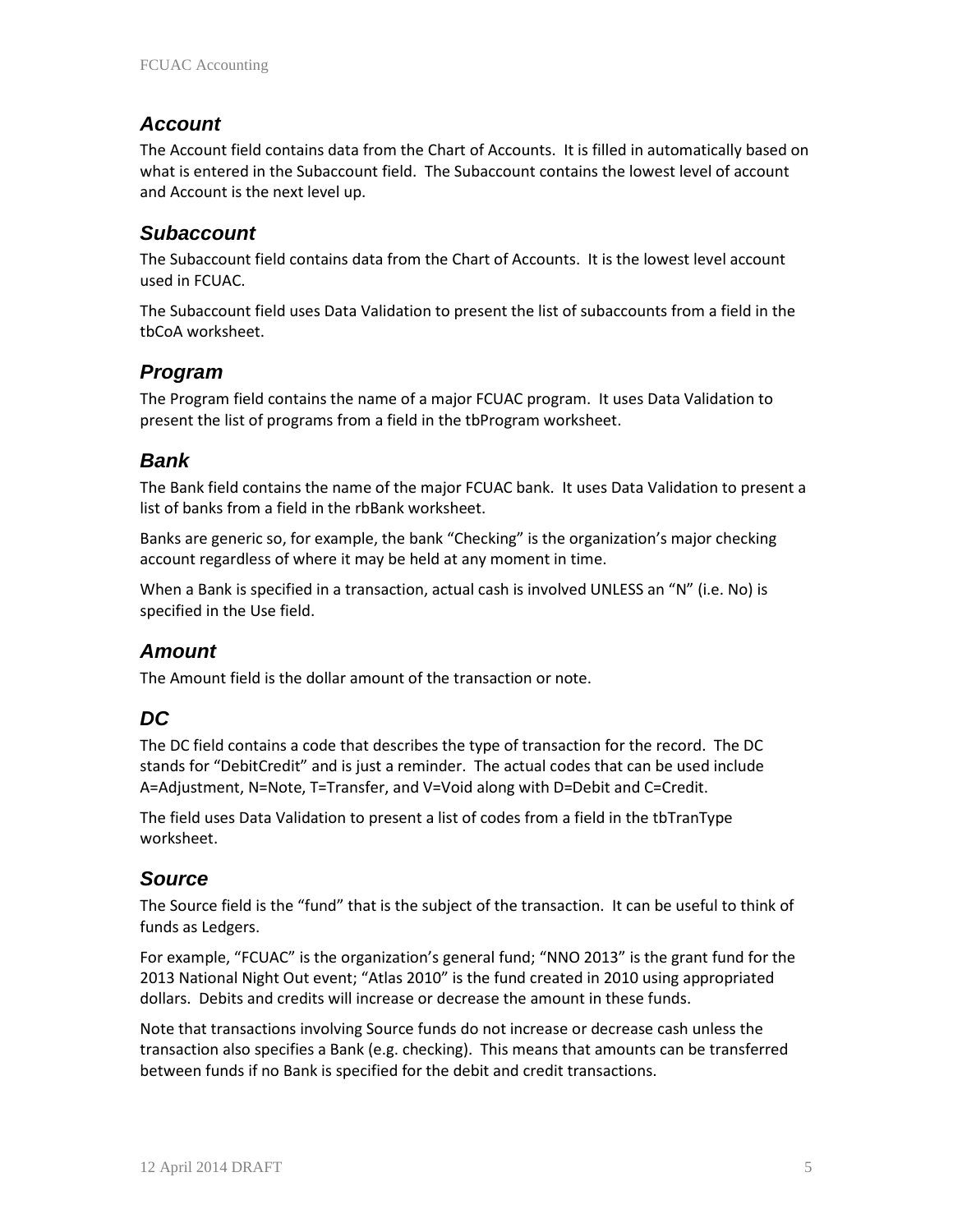The Source field uses Data Validation to present a list of funds from a field in the tbSource worksheet.

## *Type*

The Type field contains the type of funding. For example, funds can come from appropriations, contracts, donations, grants, agreements, etc. The field is used only to allow for summary reports to be built that describe these funding types.

The Type field uses Data Validation to present a list of types from a field in the tbType worksheet.

#### *Notes*

The Note field is free-form and can contain any information. Generally it's used to add note information to Journal records.

# **TRANSACTIONS**

## Common Transaction Types

#### *Bank Statements*

Bank statements are recorded using the statement date and account balance. Other fields contain data that identifies the record as a statement and indicates the data not be used in financial calculations (other than for comparing calculated balances to statement data).

- All fields are blank except
	- Date (bank statement date)
	- Account ("STATEMENT" automatically generated from the Subaccount field)
	- Subaccount (choose "STATEMENT" from chart of account data validation list)
	- Bank (chosen from bank table data validation list)
	- Amount (bank statement ending balance)
	- DC ("N" to indicate not to use the record in financial calculations)
	- Source(select "[STATEMENT]" from the source table data validation list)
	- Type ("Statement" automatically generated from Source field)
	- Program (enter "TBD", although it may end up there will be no requirement to put any entry in this field)
	- Notes (enter any notes felt needed)

Bank statements are used on the spreadsheet that reports monthly cash balances.

#### *Checks from outside organizations*

Journal entries are made for every check (or other media) coming from outside organizations (e.g. King County, King Conservation District). These entries are informational only since FCUAC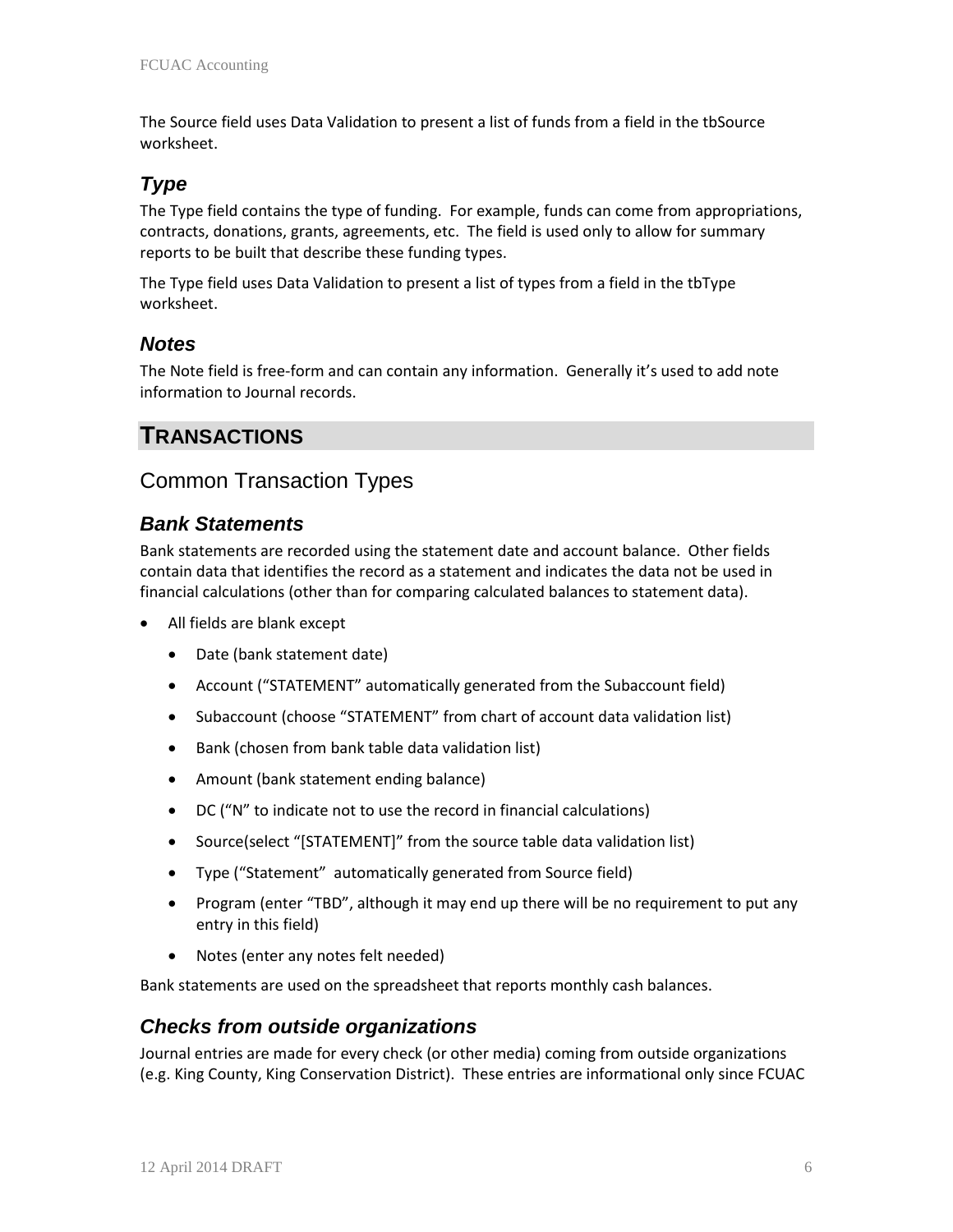uses Cash Basis accounting. The actual dollar amounts coming from these checks show up in the bookkeeping system when a bank statement shows the deposit is posted.

- All fields are blank except
	- Date (check date)
	- Payee/Source (name of the organization and check number)
		- Since checks can cover multiple items, the practice is to add dash-numbers (e.g. nnnnn-1) to the check number in the Payee/Source field. Dash numbers can be continued to as many "levels" as needed (e.g. nnnnn-1-1, nnnnn-1-2).
	- Account ("N/A" automatically generated from the Subaccount field)
	- Subaccount (choose "N/A" from chart of account data validation list)
	- Amount (check amount)
	- DC ("N" to indicate not to use the record in financial calculations)
	- Source(select "Notes" from the source table data validation list)
	- Type ("Notes" automatically generated from Source field)
	- Program (enter "TBD", although it may end up there will be no requirement to put any entry in this field)
	- Notes (enter any notes felt needed)

\* Since checks can cover multiple items, the practice is to add dash-numbers (e.g. nnnnn-1) to the check number in the Payee/Source field. Dash numbers can be continued to as many "levels" as needed (e.g. nnnnn-1-1, nnnnn-1-2).

Check records are not currently used for reports, although creating a capability to reconcile checks to deposits is desirable.

#### *Invoices from outside organizations*

Invoices from outside organizations are not separately entered into the journal, however, the invoice number and invoice date are entered in the Payee/Source field of the transaction that pays the invoice.

Like checks from outside organizations, dash numbers can be added to the transaction Num field to account for multiple Subaccounts that may be used on a single invoice. For example, printing companies may invoice printing and mailing separately on an invoice.

Invoice data is currently not used on the bookkeeping calculations and are entered primarily for reference if needed.

#### *Notes*

The journal has the capability of containing Note records. Some examples of Notes already in the system include:

- Recording appropriation statements from King County
- Changes in bank accounts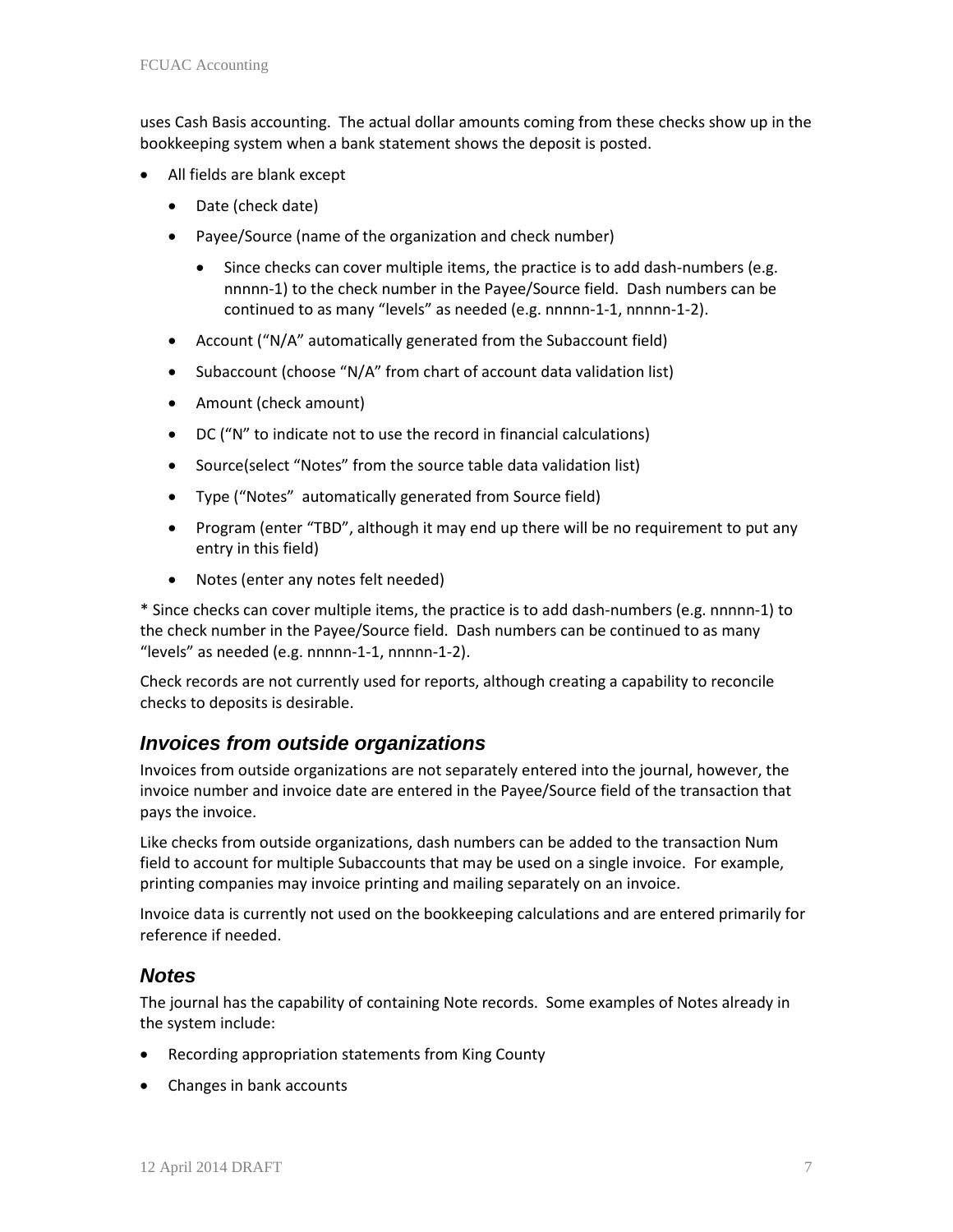- WA State events like when the UAC received their UBI number
- IRS events like when the UAC were approved as a  $501(c)(3)$
- The creation of service agreements
- 1099-MISC statements
- When a federal EIN was received
- 1099-INT statements
- Voided checks
- Student/other W-9 receipt
- When federal tax returns are submitted

Any fields can be used as long as the following are entered

- Date
- Subaccount (usually set to "N/A" although "TBD" can be used temporarily to highlight a transaction that may need additional research or information
- DC ("N" to indicate not to use the record in financial calculations or "V" if a voided check)
- Source(select "Notes" from the source table data validation list)
- Type ("Notes" automatically generated from Source field)
- Program (enter "TBD", although it may end up there will be no requirement to put any entry in this field)
- Notes (enter any notes felt needed)

#### *Moving money between fund Sources*

Infrequently it becomes necessary to move money from one Source fund to another without any financial change or change in the original Source fund. The example was the initial funding of the Atlas program in late 2010. The funds came from a King County Appropriation, so the transaction needed to show that fact so the balance sheet for the appropriation was accurate. However, the funds became part of the Atlas Source fund which created the need to increase that fund amount without impacting the appropriation fund.

Another example of where this transaction would be used is to support the policy that a percentage of some/all grants, etc. go to FCUAC for overhead, etc. In practice, there would be two transactions: one to credit the fund balance in one source (the grant, etc.) and the other to debit the fund balance (FCUAC) in another source.

- Date
- Payee/Source (good practice is to enter the same data from the original bank deposit of the funds)
- Subaccount (usually set to "N/A" although "TBD" can be used temporarily to highlight a transaction that may need additional research or information
- Bank (important to leave this field blank)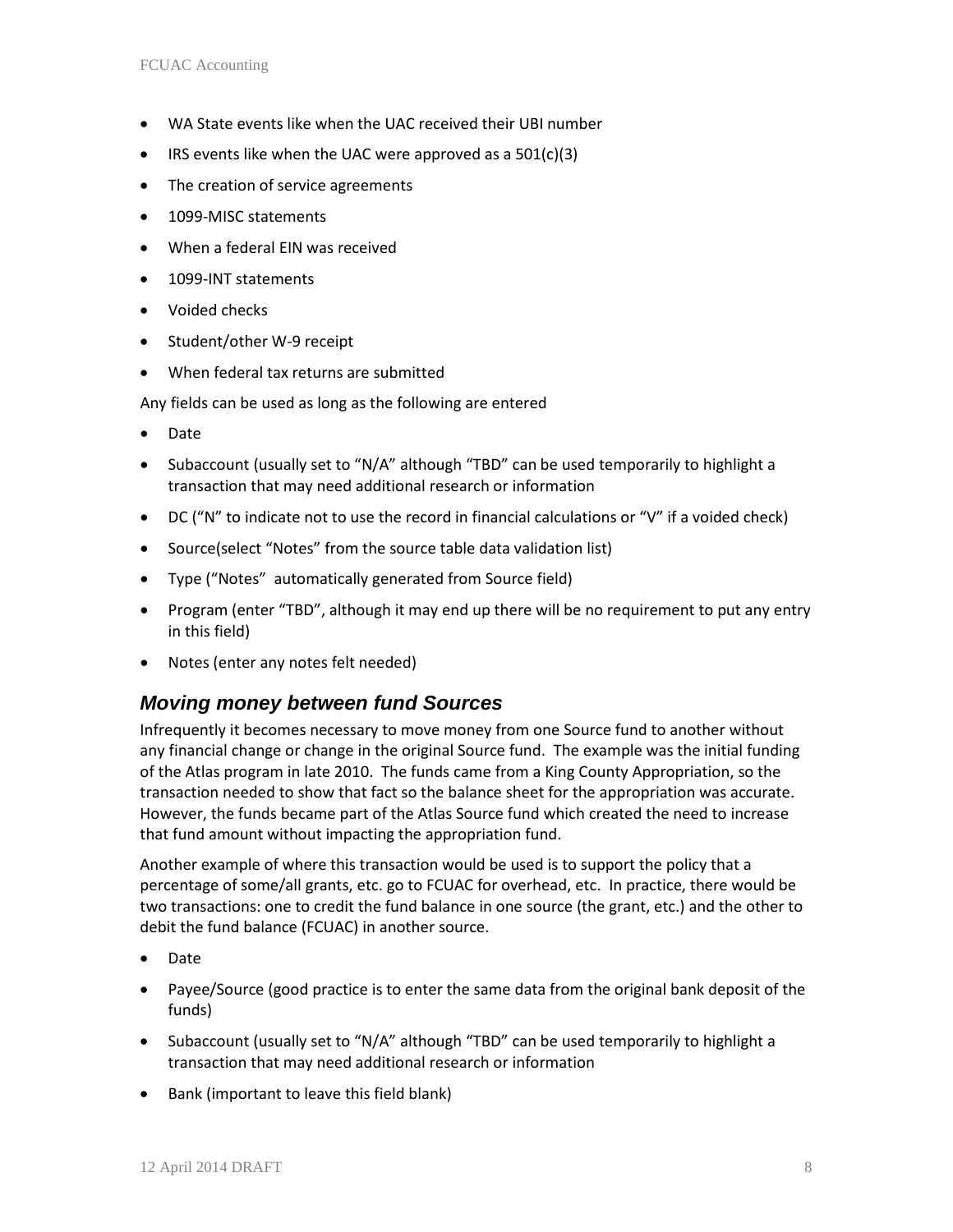- DC ("D" to indicate an increase in the fund)
- Source (select the appropriate fund (e.g. Atlas) from the source table data validation list)
- Type ("Notes" automatically generated from Source field)
- Use (automatically generated from Source field)
- Program (enter "TBD", although it may end up there will be no requirement to put any entry in this field)
- Notes (enter any notes felt needed)

## Moving money between funds

Unlike moving money between fund Sources in the earlier example, it is sometimes necessary to move money between actual funds. One common example is the practice of moving a percentage of a grant or other funding to an overhead fund.

To accomplish this, a credit and a debit transaction for the same amount is entered in the Journal with the Bank field blank in both (since no physical fund transfer occurs). The credit specifies the grant (e.g.) Source and Program. The debit specifies the overhead fund Source and the overhead Program.

To maintain the ability to extract all transactions for a particular effort, including these fund transfers, the practice is to keep the SourceID field for the transfers the same as for all other transactions involving the fund Source.

As an example, assume the need is to transfer \$100 from the KCD 2013 fund into the FCUAC general fund. Assume also that the SourceID being used for all normal KCD 2013 transactions is "KCD 2013".

The credit transaction would include

- Date
- RemburseID (KCD 2013)
- Subaccount (N/A)
- Program (KCD)
- Bank (important to leave this field blank)
- Amount (amount being moved)
- DC ("C" to indicate an decrease in the fund)
- Source (KCD 2013)
- Notes (enter any notes felt needed)

All the debit transaction fields are the same as the credit transaction except

- Program (FCUAC)
- DC ("D" to indicate an increase in the fund)
- Source (FCUAC)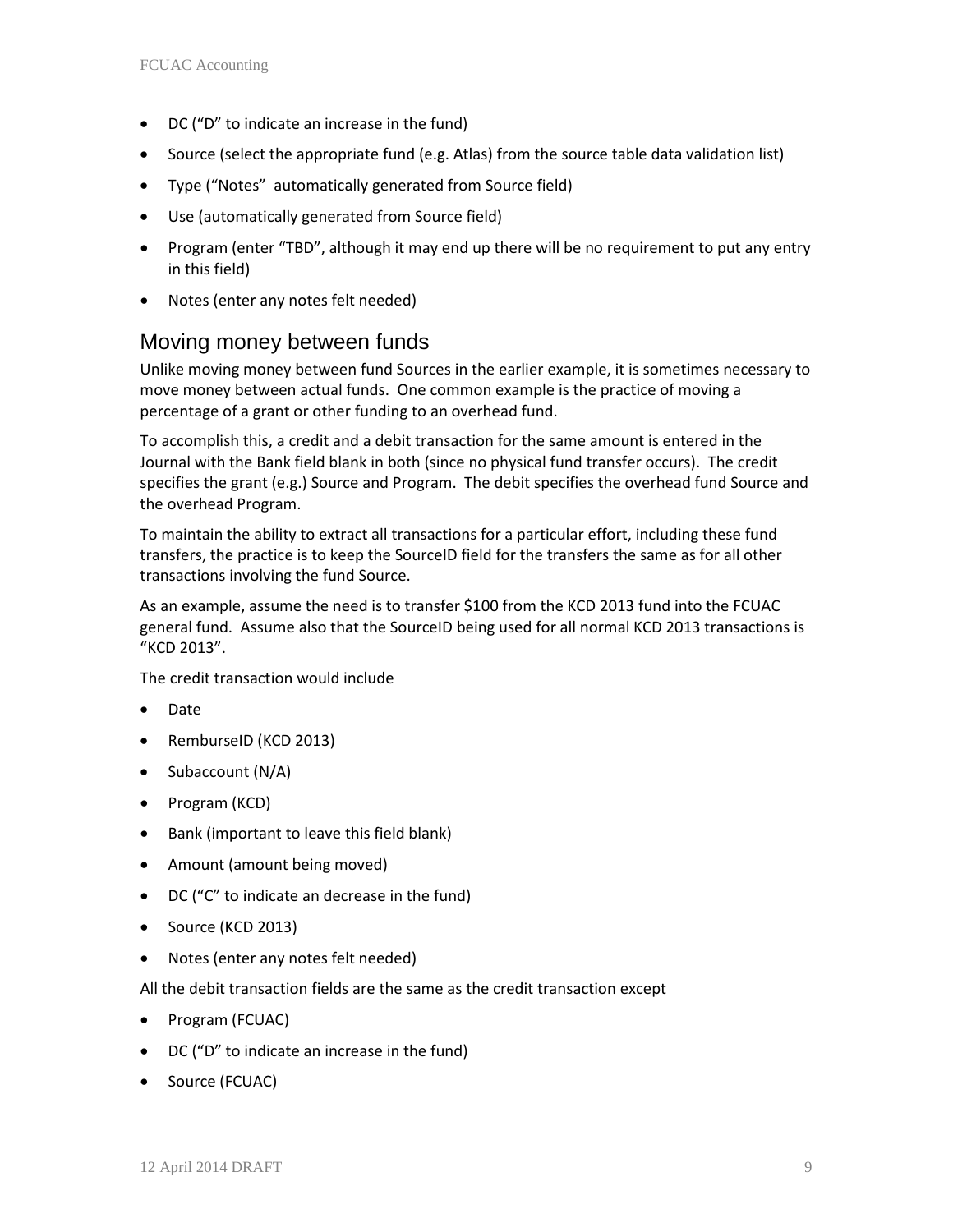• Notes (enter any notes felt needed)

## Error: Reimbursement request was too low

If a reimbursement request is made to an outside organization, but an error is made and the reimbursed amount is too low to cover credits, adjustment need to be made in the books.

This assumes that there is no intent to resubmit the reimbursement request. This could occur because the error is too small to bother with or enough time has passed to make it impractical.

This exact situation has occurred a couple times and was noticed when the FCUAC books were being reconciled in 2014.

To use a real example, in 2004 a reimbursement request was made that included a \$13.50 item but a mistake was made and that expense was actually \$14.80, a difference of \$1.30. The organization will receive \$13.50 and write a check for \$14.80.

The bank account (checking) will reconcile, although the \$1.30 will have to come from a source other than the reimbursement request.

The issue is how the appropriation reconciles. The \$13.50 request is appropriately assigned to the Source "Appropriation 2004", however only \$13.50 of the \$14.80 expense will come from this fund otherwise Appropriation 2004 would be overdrawn by \$1.30.

The Treasurer could assign the entire \$14.80 expense to Appropriation 2004, letting the imbalance exist and simply making note of why there's a delta in the books. However, the preferred practice is to reconcile appropriations to zero, which means only the \$13.50 can be "charged" to the appropriation and show the \$1.30 coming from another fund source.

There are a number of ways to do this. One would be to split the \$14.80 transaction into two transactions assigning the \$13.50 to Appropriation 2004 and the \$1.30 to another fund source (e.g. the FCUAC general fund). This is the method actually used in the Journal since it's judged simpler to understand.

Another way is to add two transactions that do not specify a Bank and therefore do not involve physical cash. One transaction debits Appropriation 2004 for \$1.30 making it reconcile to zero. The other credits the fund used to pay the \$1.30 (e.g. the FCUAC general fund). To make it easy to see these transactions as a result of the original appropriation request, they would be assigned the same ReimbursementID. Although this is NOT the method used in the Journal, the details for these two transactions are shown here.

It's also a good idea to add an Adjustment transaction (DC = A) to leave notes describing the adjustments.

The credit transaction would include

- Date
- RemburseID (Use the same as was used with the original inaccurate reimbursement request)
- Subaccount (N/A)
- Program (FCUAC)
- Bank (important to leave this field blank)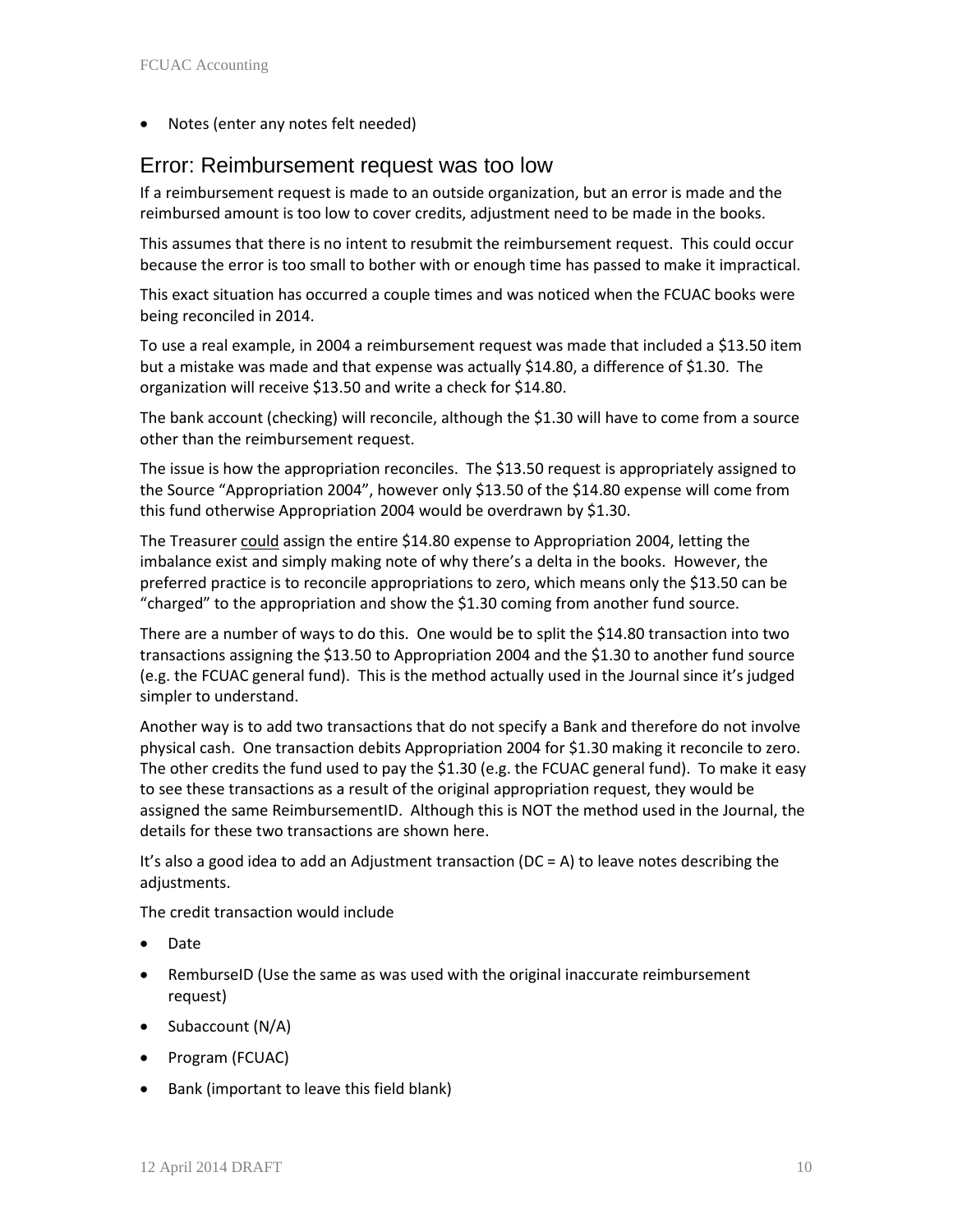- Amount (amount being moved, \$1.30 in this case)
- DC ("C" to indicate an decrease in the fund)
- Source (Appropriation 2004 in this case)
- Notes (enter any notes felt needed)

All the debit transaction fields are the same as the credit transaction except

- Program (FCUAC)
- DC ("D" to indicate an increase in the fund)
- Source (FCUAC)
- Notes (enter any notes felt needed)

#### Error: Reimbursement request was too high

If a reimbursement request is made to an outside organization, but an error is made and the reimbursed amount is too high, adjustment need to be made in the books.

This assumes that there is no intent to resubmit the reimbursement request. This could occur because the error is too small to bother with or enough time has passed to make it impractical.

This exact situation occurred a couple times and was noticed when the FCUAC books were being reconciled in 2014.

To use a real example, in 2006 a reimbursement request was made for \$1,840.19 but no credit transactions were ever entered against the request.

The bank account (checking) will reconcile. The issue is how Appropriation 2006 reconciles. The \$1,840.19 request is appropriately assigned to the Source "Appropriation 2006", but until and unless credit transactions are posted, Appropriation 2006 will show a positive balance.

The Treasurer could assign the entire \$1,840.19 revenue to Appropriation 2006, letting the imbalance exist and simply making note of why there's a delta in the books. However, the preferred practice is to reconcile appropriations to zero, which means eventually credits equal to the \$1,840.19 will have to be entered against Appropriation 2006.

There are a number of ways to do this. One would be to assign new expense transactions to Appropriation 2006 until the total of \$1,840.19 is met. The disadvantage to this approach is that the expenses aren't actually the ones originally submitted for reimbursement, and there will be some work to know when the \$1,840.19 has been "covered".

Another way is to add two transactions that do not specify a Bank and therefore do not involve physical cash. One transaction credits Appropriation 2006 for \$1,840.19 making it reconcile to zero. The other debits another fund that can be used to pay future transactions without having to deal with the detail of the first approach. The fund used in the 2006 example coming from the Journal is to debit the FCUAC general fund. To make it easy to see these transactions as a result of the original appropriation request, they would be assigned the same ReimbursementID.

It's also a good idea to add an Adjustment transaction (DC = A) to leave notes describing the adjustments.

The credit transaction would include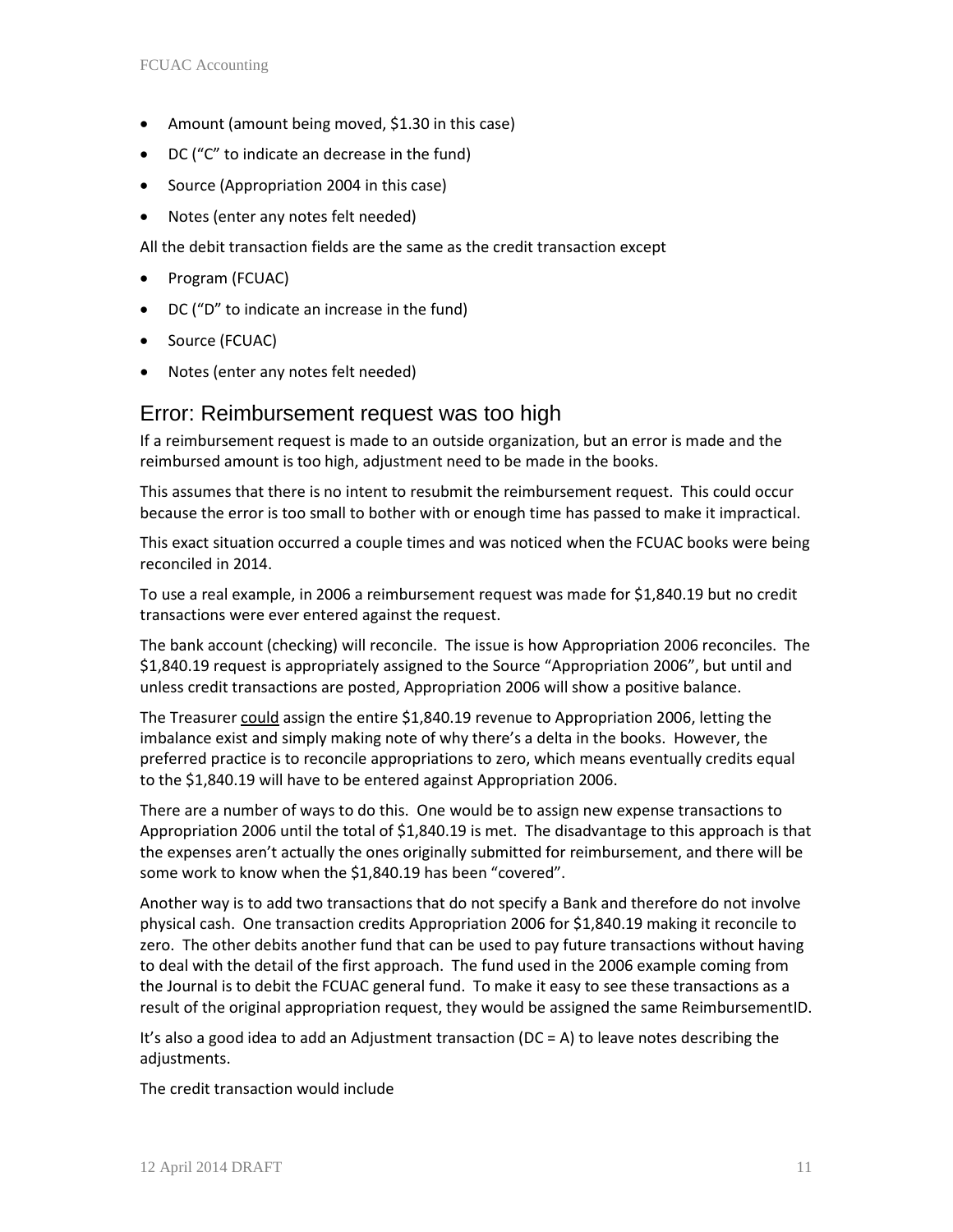- Date
- RemburseID (Use the same as was used with the original inaccurate reimbursement request)
- Subaccount (N/A)
- Program (FCUAC)
- Bank (important to leave this field blank)
- Amount (amount being moved, \$1,840.19 in this case)
- DC ("C" to indicate an decrease in the fund)
- Source (Appropriation 2006 in this case)
- Notes (enter any notes felt needed)

The debit transaction fields are the same as the credit transaction except

- Program (FCUAC)
- DC ("D" to indicate an increase in the fund)
- Source (FCUAC)
- Notes (enter any notes felt needed)

# **BANK STATEMENTS**

## Entering

Bank statements balances are entered into the journal by inserting a new record (Note the warning in the Excel Techniques section). A good practice would be to find an existing statement in the journal, select the entire row just below it, insert a record, and then copy the fields from the existing statement into the new record (to bring in data validation, formatting, etc).

To do the last step, you can either copy the existing record to the new record or select both records and Fill Down (an Excel technique that is invoked by the keyboard shortcut CNTL-D).

Once the new record is created, replace the amount field with the new statement balance.

These are the fields that are completed in statements in the database.

- Date (statement date)
- ReimburseID (good practice is to enter the same ID used for every statement for a particular account at a particular bank e.g. "Key 0698" is the ID used for the Key Bank account number ending in 0698.)
- Account (leave blank; will be automatically filled in when the subaccount is selected)
- Subaccount (Select "STATEMENT")
- Bank (important to fill in this field; it is used on the worksheet that reconciles bank statements)
- Amount (the statement balance)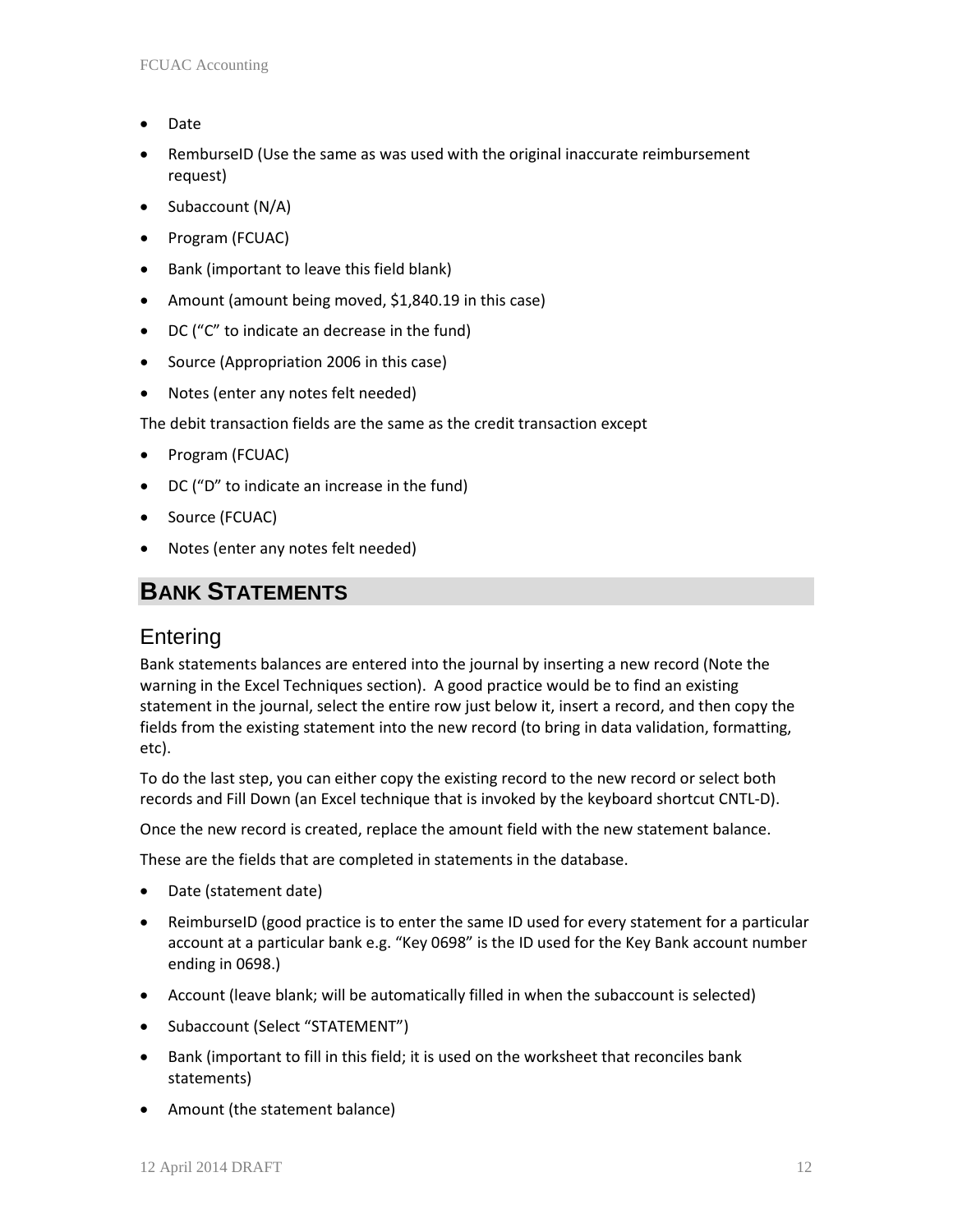- DC ("N" to indicate a Note)
- Source (select [STATEMENT])
- Use (enter "N" to indicate not to use the transaction in calculations on the main reports)
- Notes (leave blank or enter any notes felt needed)

## **Reconciling**

The bookkeeping system continually calculates the differences between all statement and calculated balances. This data is displayed on the worksheet rptBalanceMonthly.

It uses the Excel function Sumproduct (see Excel Techniques) to subtract the sum of all credits from the sum of all debits for each major bank account, and Sumproduct to extract the balance from the statement. The date field in the first row of the spreadsheet controls both calculations.

Although the difference between the statement and calculated balance should be zero, it's possible that financial transactions are entered in a particular month but don't get posted to the bank account in the same month. These non-zero differences should be considered OK for one month only with the difference between statement and calculated balances returning to zero the following month.

## *Maintaining the rptBalanceMonthly worksheet*

The only maintenance needed is to copy/past the formulas into the next month's columns and, if needed, create a new bank account.

Note that the calculated balances are the sum of all previous transactions added to this month's transactions. The statement balance just displays the balance on the current bank statement.

## *The data field on financial transactions*

The practice used when the bookkeeping system was first set up was to have the transaction date for bank credits and debits be the date the bank posts the transaction. This was done 1) because FCUAC uses cash-basis bookkeeping, and 2) it increases the odds that bank reconciliation will result in a zero balance.

Keep this practice in mind when reconciling bank statements. Financial transaction that may have already been entered in the journal may need to have their Date field adjusted to the posting date shown on the bank statement.

# **EXCEL TECHNIQUES**

## Warning!

A number of Excel functions are used in the accounting spreadsheets. What follows is a brief explanation of the key ones. Refer to the detail documentation available in Excel help or on the internet about each function for more information.

Because of the extensive use of named fields in the bookkeeping spreadsheets, there is a risk that adding and removing data in the named fields or in the journal can make the functions that use the names inaccurate. The most common mistake is to add records to the end of a table.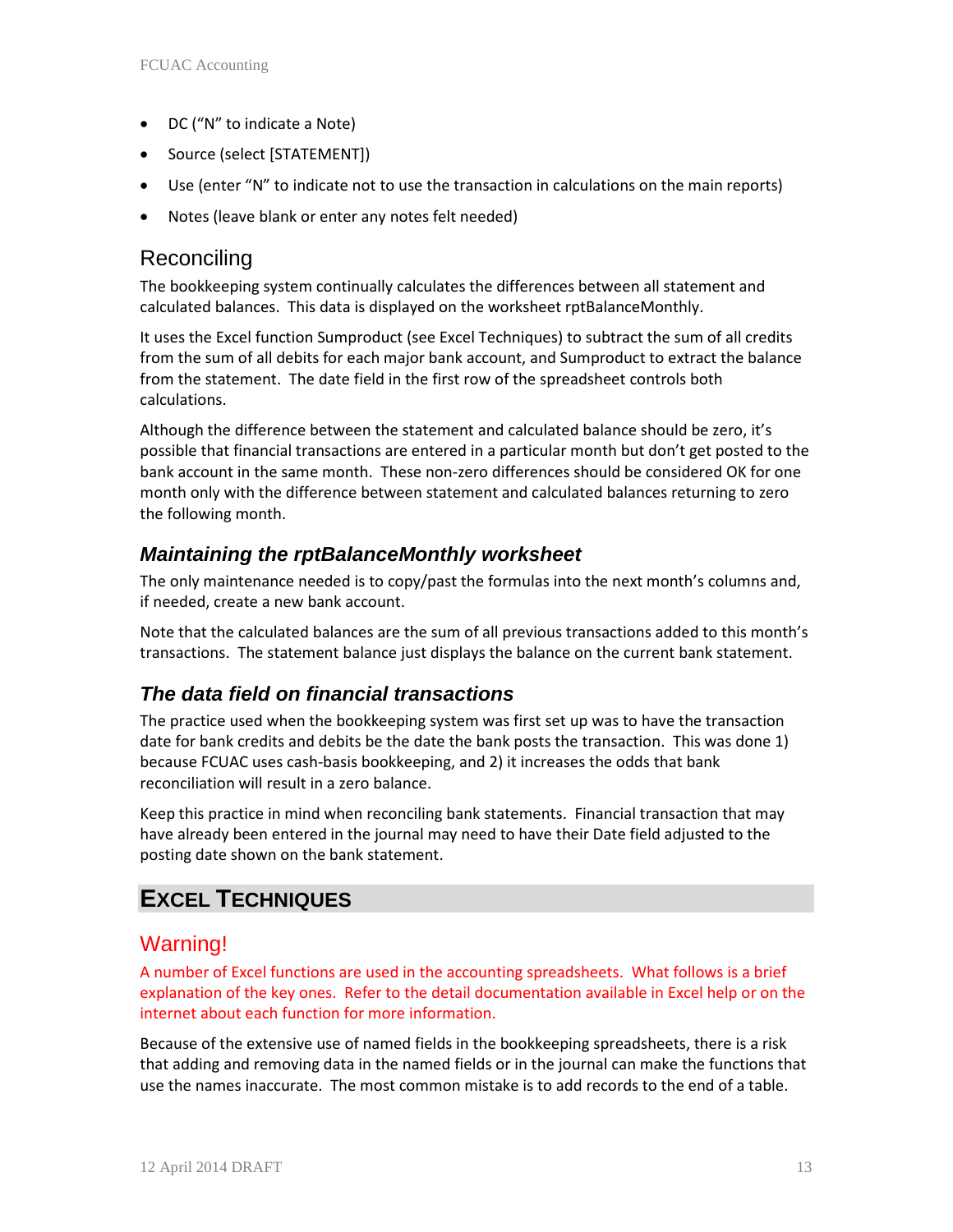When doing this, Excel doesn't realize that it needs to adjust the extent of the named area to include the new record(s). It "thinks" you want to add records outside the named area.

To avoid this situation, it should become a habit to enter new records somewhere between the first and last records in a table by inserting a row and, if necessary, copying the content of the record just above the new record into the new record (to copy any data validation, conditional formatting, etc.), and then replacing the data in the cells of the new record with the data for the new record.

When adding to tables that are used for data validation (e.g. tbType), it's a good practice to then sort the table so the data is presented in alphabetical order when data validation is used. However, sorting a table is not required for the data validation to work.

# Filtering

Filtering, when applied to a worksheet, allows the user to select (filter) which records are displayed, along with performing data sorts. It's a convenient way to select a subset of the records in a worksheet.

When filtering is applied, the top row of each column in the worksheet has a pull-down menu containing a list of all unique entries in each column (with a check box by each), along with other sort and filter commands.

Controlling which records to display is done by manipulating the check boxes.

Filtering is cumulative, meaning that it can be applied to multiple columns. For example, to see only the debits that are donations, check the "D" in the DC column and "Donations" in the TYPE column.

Filtering also provides the ability to sort columns.

## Data Validation

Spreadsheet cells can use DATA VALIDATION to make sure data entered in the cell is correct. One form is the LIST form which presents the user with a list of valid entries. Data Validation is used in a number of Journal columns.

## Data Validation

Data validation is used to control what entries are allowed in a cell. This technique is used in a number of columns in the journal. When used, a pull-down menu, which contains a list of all the entries deemed valid for the cell, is displayed when a cell is selected. The cell contents are entered by scrolling through the entries in the pull-down list.

There are a number of techniques that can be used in data validation. In the case of the journal, the technique used is "List" along with the "Name" of the table of valid entries. This technique tells Excel to use a list of valid entries that are defined by naming a group of cells.

The convention used in the journal is to put the lists in separate worksheets (tabs) with the name of the worksheet starting with the letters "tb". Within the "tb" worksheets, the cells that contain the valid entries are selected and a name (also starting with the letters "tb") is defined.

For example, the worksheet "tbType" contains a list of entries (also named "tbType") that include valid entries for the TYPE column in the journal (i.e. Donation, Grant, Appropriation, etc.).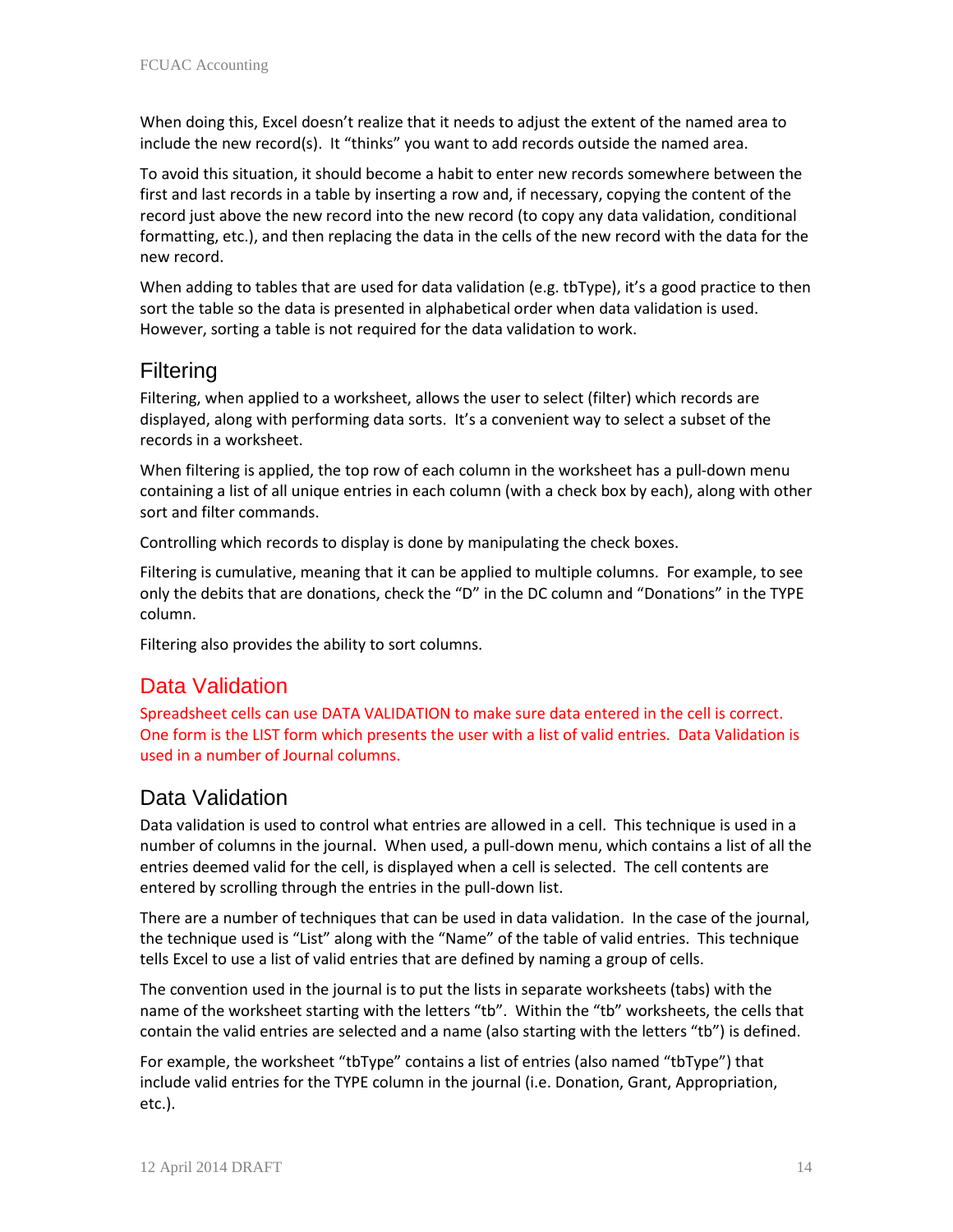## Conditional Formatting

As its name implies, conditional formatting allows specification of the cell formatting to use based on a specified condition. This can be a convenient way to visually draw attention to a cell.

The most frequently used conditional formatting in the journal is to color the cell blue if the cell has no entry (null), and red if the cell does not contain a valid entry (used with data validation).

#### Index/Match

The INDEX function has two arguments: the row number and the column number. The MATCH function has three arguments: the value, the array, and a code indicating whether an exact match is needed. It returns the row or column number where the match is found in the array.

This means MATCH can be used in an INDEX function to create the row and column numbers.

*=INDEX(MATCH(ArrayCol,B\$1,0),MATCH(ArrayRow,\$A1,0))*

If ArrayCol is the name of the column titles in a table, ArrayRow is the name of the row titles in a table, B\$1 contains a column title, and \$A1 contains a row title, the function will find the column and row numbers for the INDEX function and return the value at the intersection.

#### Index/Match

Excel has a number of functions that can be used to look up data in a table by searching for content in one column of the table and selecting content in the same row but another column in the table. One is the Index function which selects the content of a cell in a table that is located in a specified column and specified row.

The Match function returns the row or column number that matches the data specified. For example, if you have a table that contains three rows with the values "a", "b", and "c", a Match(tablename,"c") will return the value "3" (i.e. the third row).

In the journal, the two functions (Index and Match) are combined in formulas that return the content of a cell in a table based on the value of a cell somewhere else in the table. For example, records in the Chart of Accounts (CoA) have, among other data, have the account name (subaccount field) and the account group to which the account belongs. The account (which is selected using Data Validation) is entered in a journal record and Excel, using Index/Match, retrieves the account group the account belongs to and automatically enters it in another column in the journal.

## **Sumproduct**

SUMPRODUCT has a list of arrays as its argument. It multiplies the components of each array and then adds the products to get a sum.

One technique used in the spreadsheets takes a form like this:

*=(SUMPRODUCT((qDate>=G\$1)\*(qDate<=H\$1)\*(qAccount=\$B9)\*(qDebit))*

qDate, qAccount, and qDebit and names defined for columns in a table.

G\$1 and H\$1 have low and high dates. \$B9 has an account name.

The result of the function is that the debit entries for all records that match the account specified between the dates specified will be added together.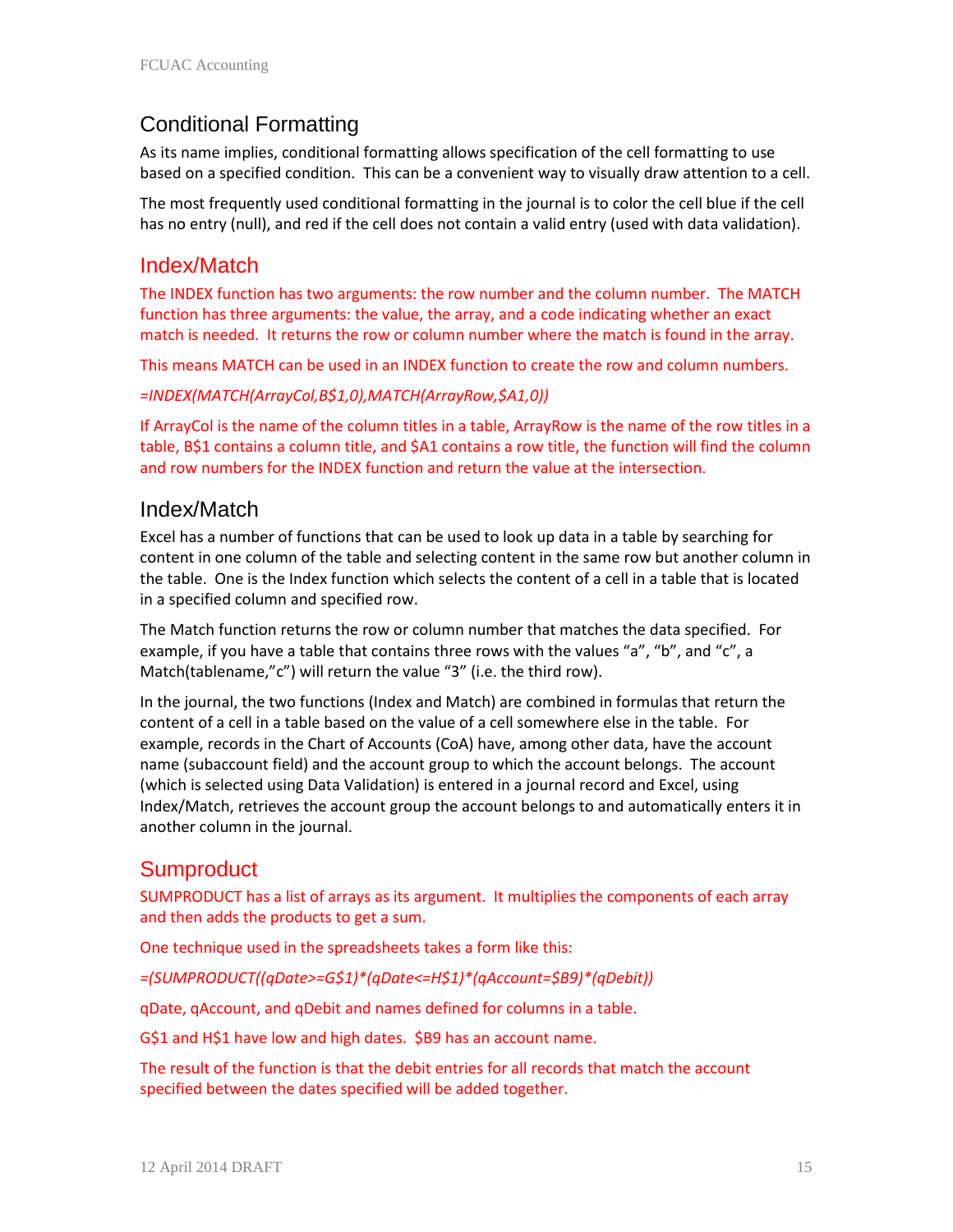For example, say you want to get the sum of all debits to a checking account for the year 2010. G\$1 would be 1/1/10, H\$1 would be 12/31/10, and \$B9 would be "checking".

SUMPRODUCT allows you to set up reports and then just manipulate the start and end dates to produce a period report.

# **Sumproduct**

Sumproduct is an Excel function that normally multiplies every cell in a table by the content of a cell in the same relative position in another table and then returns the sum of those products. There is a technique where Sumproduct can be used to create the sum of data that is filtered (i.e. selected based on content values). This technique is used extensively in the reports (e.g. income/expense, balance sheet).

For example, in the Income/Expense Statement, the cell contents are the sum of the amounts for a particular time period (e.g. year) and for a particular account. The report uses Sumproduct in each cell to specify the "filters" to be used when selecting which records to use in summing the amounts.

*=SUMPRODUCT((dbJournalAccount=\$A39)\*(YEAR(dbJournalDate)=C\$1)\*(dbJournalBank="Checki ng")\*(dbJournalTranType="C")\*(dbJournalUse="Y")\*(dbJournalAmount))*

This function selects any journal records that match the account specified in cell A39, and records that match the year specified in cell C1, that have "Checking" entered in the bank field, have a "C" (credit) in the transaction type field, and a "Y" (yes) in the Use field, and then adds together all the amounts in the selected records.

# **POLICIES AND PRACTICES**

## Encourage expense payers to submit for reimbursement

An individual or group that pays a program expense is encouraged to submit the expense for reimbursement, even if they would like to donate the value they paid.

## *How would the bookkeeping be done if they do?*

Normal debit and credit entries would be made. The individual or group would then write a check for the amount they paid and the transaction would be treated like any other donation.

## *How would the bookkeeping be done if they didn't?*

A credit entry without a bank would be made against the fund/program. A debit entry without a bank would be made against the fund/program shown as a donation. [Is this right?]

# **GLOSSARY**

**IRS Form 990:** The form used by non-profits to report federal tax information. The e990 is an electronic postcard used when revenues are under \$50,000, the 990-EZ is used when revenues are under \$100,000, and the 990 is used when revenues are \$100,000 or higher.

**W-9:** The form used to request taxpayer identification information and certification that the information provided is correct.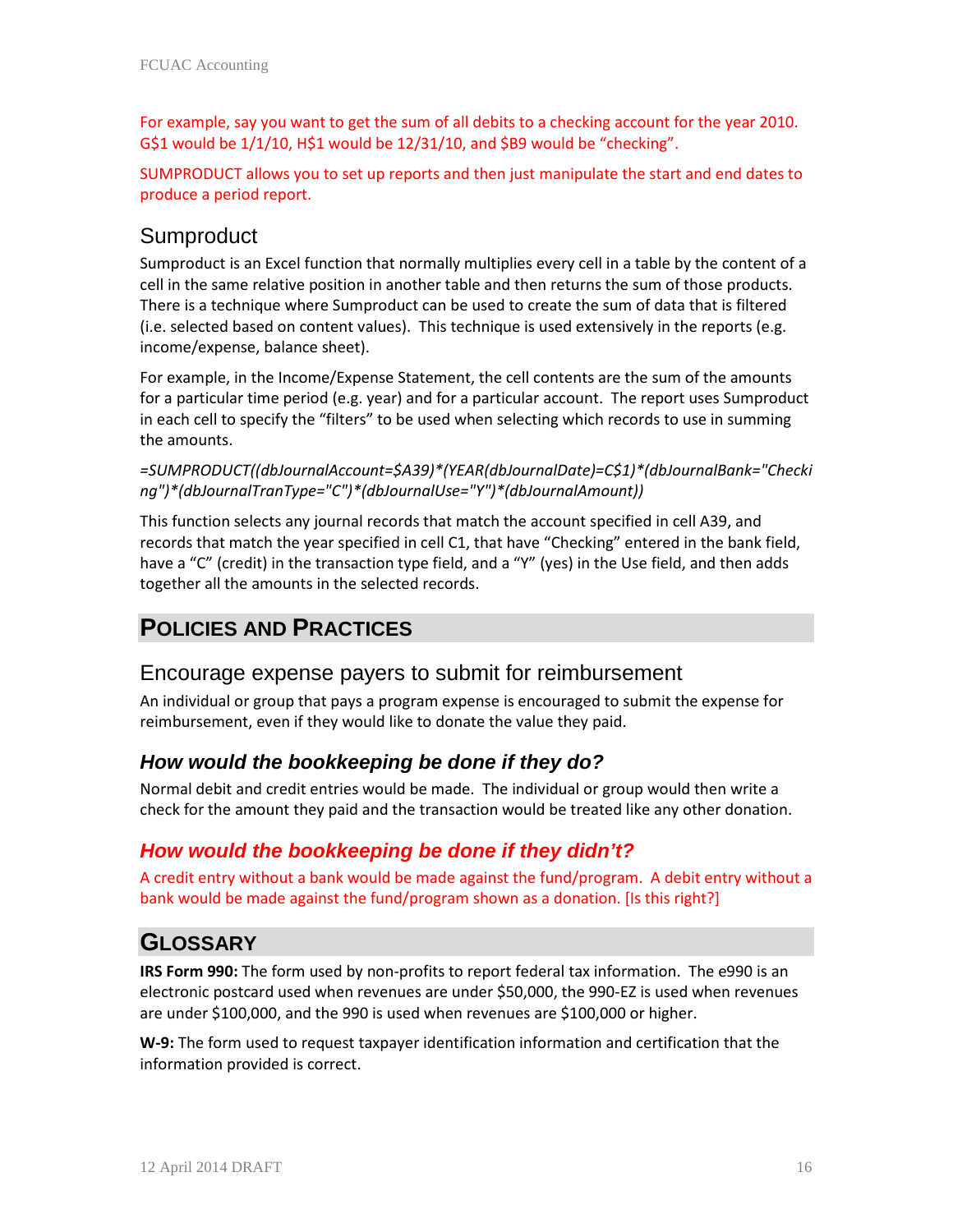**1099-MISC:** The form used to report income paid to an employee or contractor. In the case of non-profits, payments totaling over \$600 in a calendar year to an individual require that a 1099- MISC be sent before February  $15<sup>th</sup>$  of the year following when the payment(s) are made.

# **RECORD LAYOUT AND USE**

Record layouts are stored with the accounting system spreadsheet(s) to make them accessible while working with the bookkeeping system. What's included here is a snapshot of the record layouts. Check the spreadsheet for current record layouts.

# Worksheets (Excel tabs)

Although there are quite a few worksheets (tabs) in the bookkeeping Excel workbook, the heart of the system is the journal and a number of tables used in the journal for data validation (see Data Validation in the section on Excel Techniques).

The naming convention for the worksheets is to proceed a database with the letters "db" and a table with the letters "tb".

## *dbJournal*

Every transaction is entered in the journal including notes, transfers, statements, etc.

| <b>Field</b> | <b>Description</b>                                 | Validation/Fill-in             |
|--------------|----------------------------------------------------|--------------------------------|
| Date         | <b>Transaction date</b>                            |                                |
| <b>Num</b>   | Check number or other transaction<br>number        |                                |
| Payee/Source | The expense payee or source name                   |                                |
| ReimburselD  | A unique number for every<br>reimbursement request |                                |
| Account      | <b>Account from Chart of Accounts</b>              | Automatic based on Subaccount  |
| Subaccount   | Subaccount from Chart of Accounts                  | Data validated from tbCoA      |
| Program      | Program name                                       | Data validated from tbProgram  |
| <b>Bank</b>  | <b>Bank name</b>                                   | Data validated from thBank     |
| Amount       | <b>Transaction amount</b>                          |                                |
| DC           | Debit, credit or other identifier                  | Data validated from tbTranType |
| Source       | Income source                                      | Data validated from thSource   |
| <b>Type</b>  | Income source type                                 | Data validated from tbTpe      |
| Use          | Use (Y/N) transaction in calculations              | Data validated from tbUse      |
| <b>Notes</b> | <b>Notes</b>                                       |                                |

## *tbCoA*

Contains the complete FCUAC chart of accounts.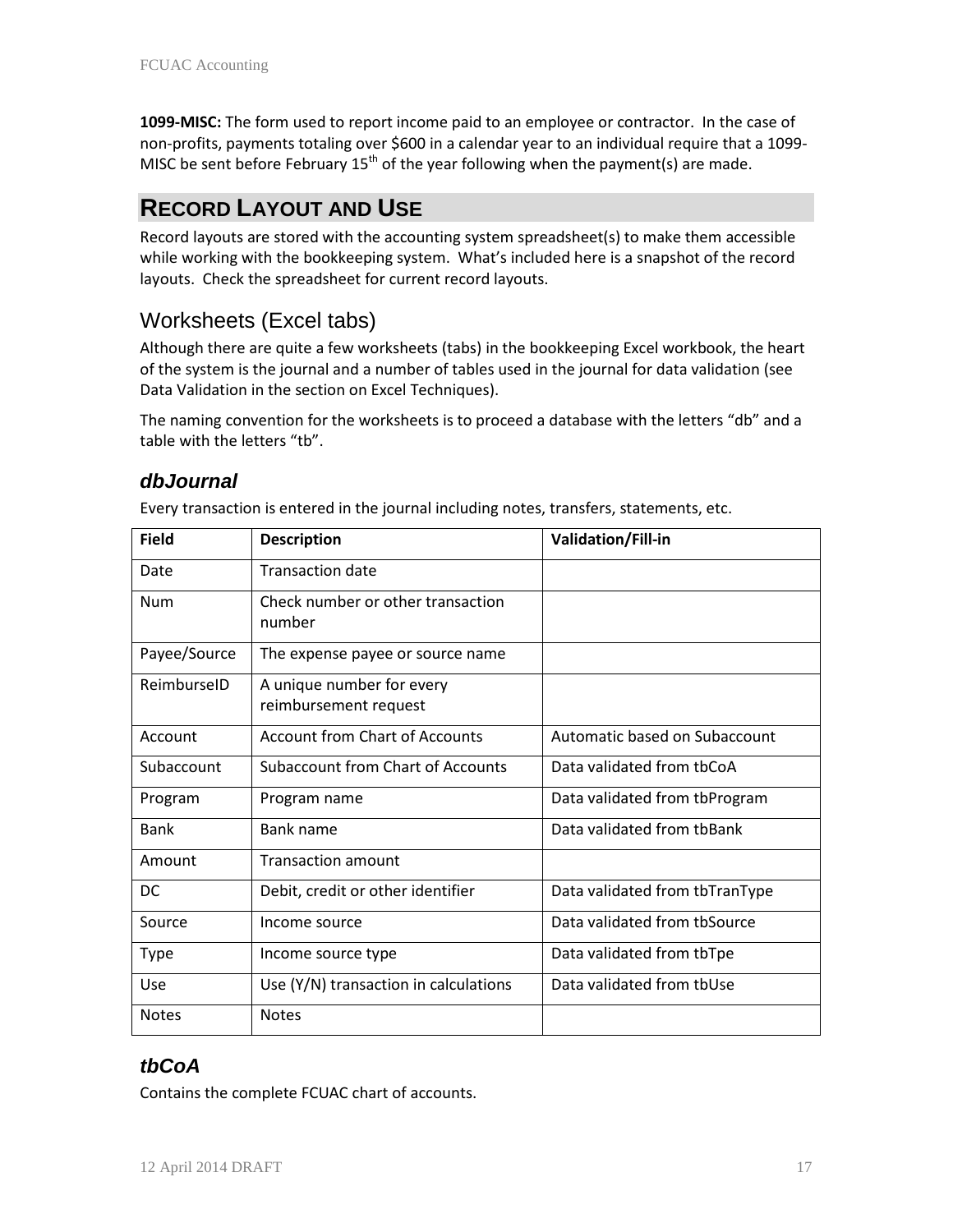| <b>Field</b> | <b>Description</b>   | Validation/Fill-in                  |
|--------------|----------------------|-------------------------------------|
| Subaccount   | Lowest level account | Used for data validation            |
| Account      | Next level account   | Automatically retrieved and entered |
| Natural      | Natural account      |                                     |
| Number       | Account number       |                                     |
| Group        | Account group        |                                     |
| Report       | Used on report       |                                     |
| Activity     | Activity required    |                                     |

## *tbProgram*

Contains the list of FCUAC programs.

| <b>Field</b> | <b>Description</b>        | Validation/Fill-in |
|--------------|---------------------------|--------------------|
| Program      | FCUAC program name        | tbProgramName      |
| Description  | FCUAC program description |                    |
| <b>Notes</b> | FCUAC program notes       |                    |

## *tbSource*

Contains the list of FCUAC sources (funds).

| <b>Field</b> | <b>Description</b>         | Validation/Fill-in |
|--------------|----------------------------|--------------------|
| Source       | Funding source             | tbSource           |
| <b>Type</b>  | Funding source type        |                    |
| Description  | Funding source description |                    |
| Restriction  | Funding source restriction |                    |

## *tbBank*

Contains list of FCUAC bank accounts.

| Field       | Description              | Validation/Fill-in |
|-------------|--------------------------|--------------------|
| <b>Bank</b> | Bank account             | tbBank             |
| <b>Type</b> | Bank account type        |                    |
| Description | Bank account description |                    |

# *tbTranType*

Contains a list of transaction types (e.g. debit, credit)

| Field | Description | $I = 11$<br>Validation/Fill-in |
|-------|-------------|--------------------------------|
|-------|-------------|--------------------------------|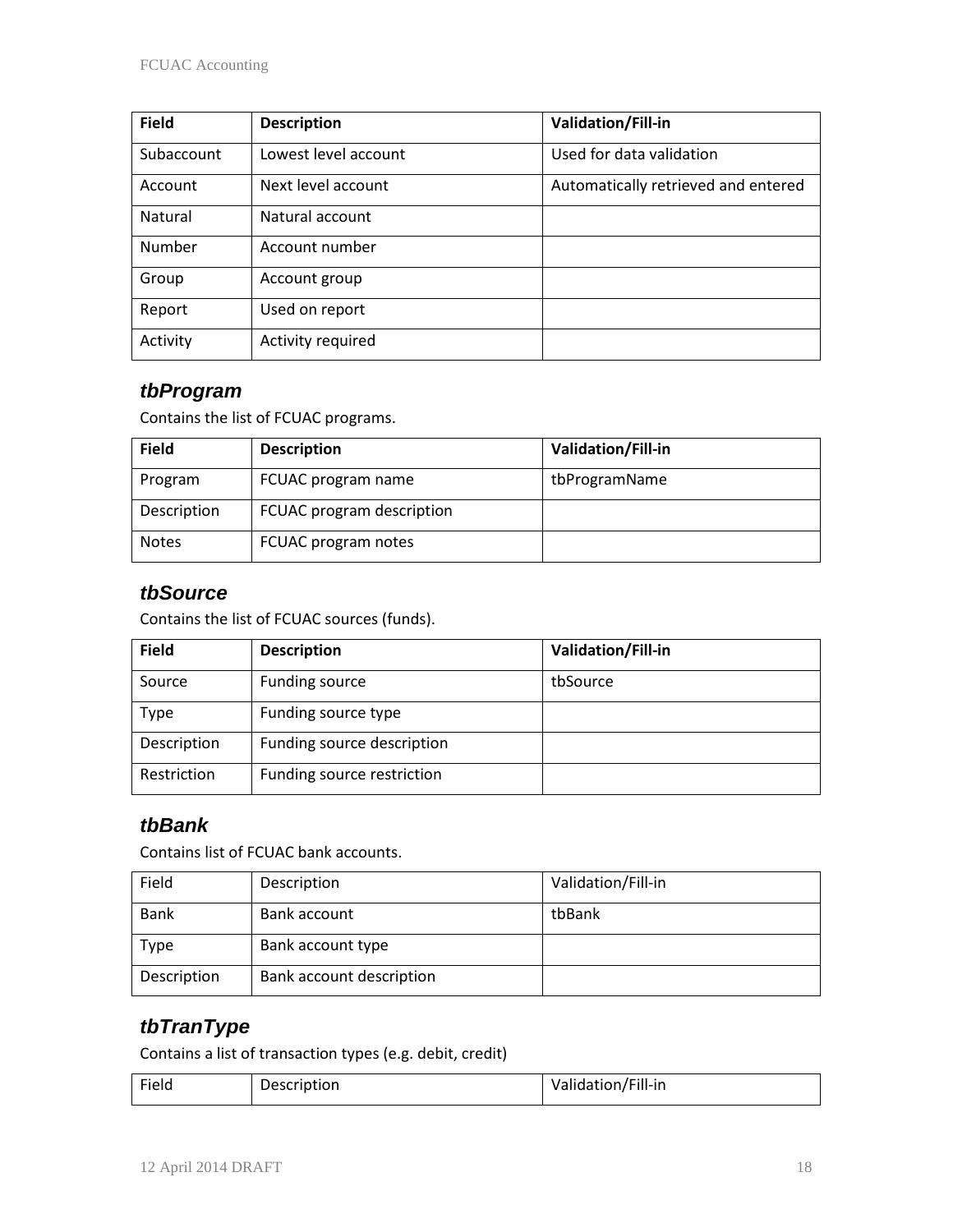| Type        | Transaction type (A,C,D,N,T,V) | tbTranType |
|-------------|--------------------------------|------------|
| Description | Transaction type description   |            |

#### *tbType*

Contains a list of fund source types (e.g. appropriation, grant)

| Field | Description | Validation/Fill-in |
|-------|-------------|--------------------|
| Type  | $\tau$ vpe  | tbType             |

#### *tbUse*

Contains (Y)es or (N)o to indicate whether a transaction is to be used in report calculations

| Field | Description  | Validation/Fill-in |
|-------|--------------|--------------------|
| Use   | Use $(Y, N)$ | tbUse              |

# **APPENDIX – BOOKKEEPING SYSTEM CONVERSION 2014**

What follows is a description of the bookkeeping system conversion done in 2014. The core of the system is an Excel spreadsheet along with Word documents that describe the FCUAC accounting system and the treasurer's processes and procedures.

- Bank account(s) reconcile
	- Transcribe every transaction, including bank statement balances, from the treasurer's hard copy documents.
	- Add notes to highlight important information/events (e.g. receive non-profit status).
	- Create the capability and reconcile to every bank statement balance.
- Funds reconcile
	- Assign transactions to "funds" (e.g. appropriation, grants, etc.).
	- Create the capability and reconcile to individual funds.
- Source/expense reconcile
	- Assign transactions to a fund source (individual appropriation request, individual grant, etc.).
	- Create the capability and reconcile expenses to sources.
- Chart of Account assignments
	- Assign transactions to chart of account entries.
	- Create the capability and produce a balance sheet.
- Reconcile to IRS forms (e.g. 1099)
	- Transcribe all IRS form amounts.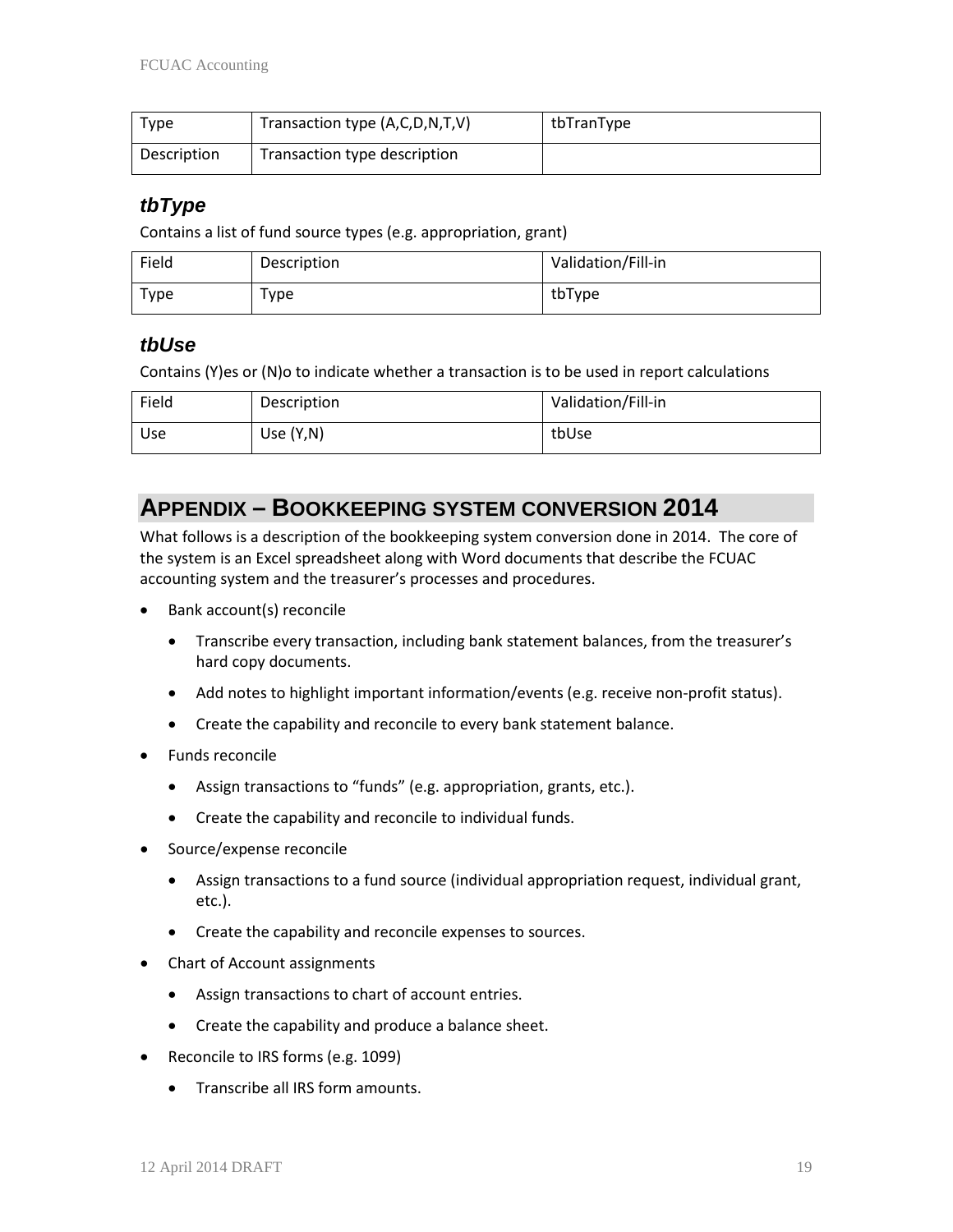- Reconcile fund balances to bank balance(s)
- Review and, if necessary, modify forms and reports.
- Create documentation
	- Bookkeeping system
	- Treasurer processes and procedures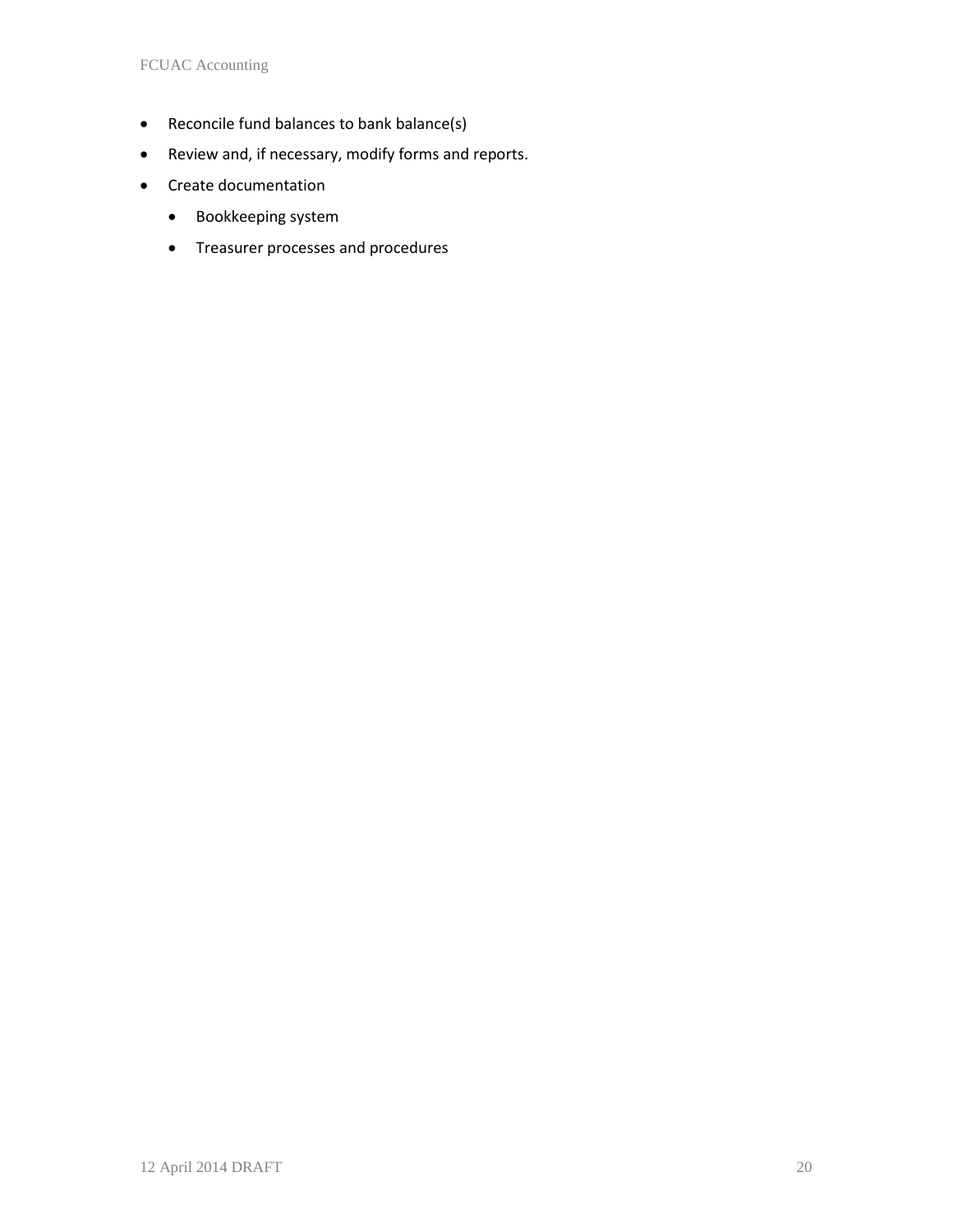# **WHAT FOLLOWS COMES FROM AN OLD, UNRELATED DOCUMENT KEPT FOR POSSIBLE FORMAT USE IN THIS DOCUMENT**

#### **Checklist**

- \_\_\_\_Receive the spreadsheet
- **\_\_\_\_ List the current Employee dictionary**
- \_\_\_\_Validate the Employee Code
- \_\_\_\_Analyze changes: Add, change, remove
- Determine the impact(s) of the Employee changes
- Produce the plan(s) update workstatement
- Prepare the import file: .csv
- \_\_\_\_Prepare the FT/PT field in LDRPS (One time only)

#### \_\_\_\_Import the file

- \_\_\_\_\_Assign Employees to Plan(s)
- \_\_\_\_Remove Employee(s)
- \_\_\_\_Publish and distribute all plans
- **\_\_\_\_\_Review results and improve the process**